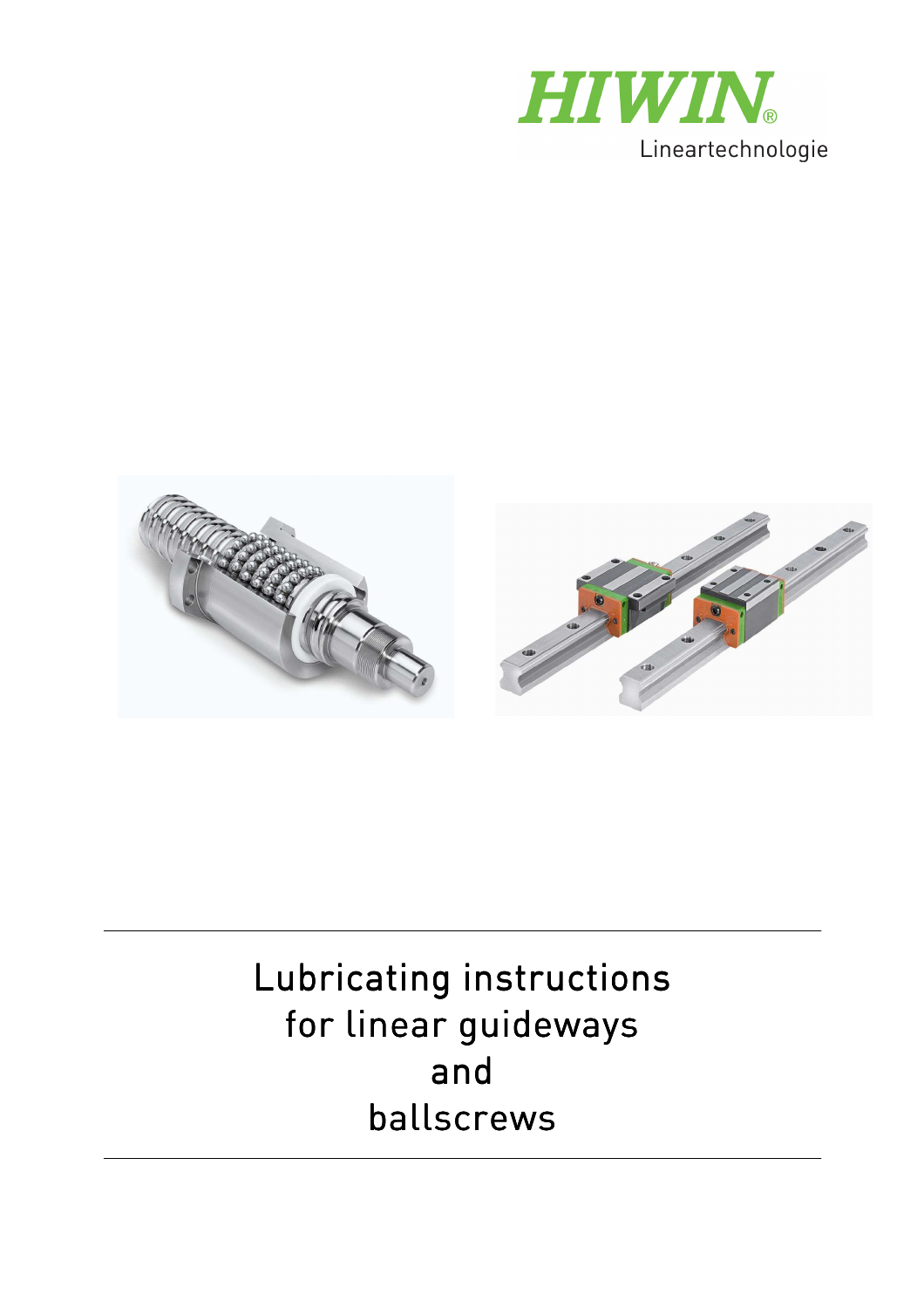

**HIWIN GmbH** 

Brücklesbünd 2 2 Tel. +49 (0)781 / 9 32 78 / 78-0 E-mail info@hiwin.de info@hiwin.de Fax +49 (0)781 / 9 32 78-90

These lubricating instructions are protected by copyright. Any duplication, publication in whole or in part, change or abbreviation requires the written permission of HIWIN GmbH.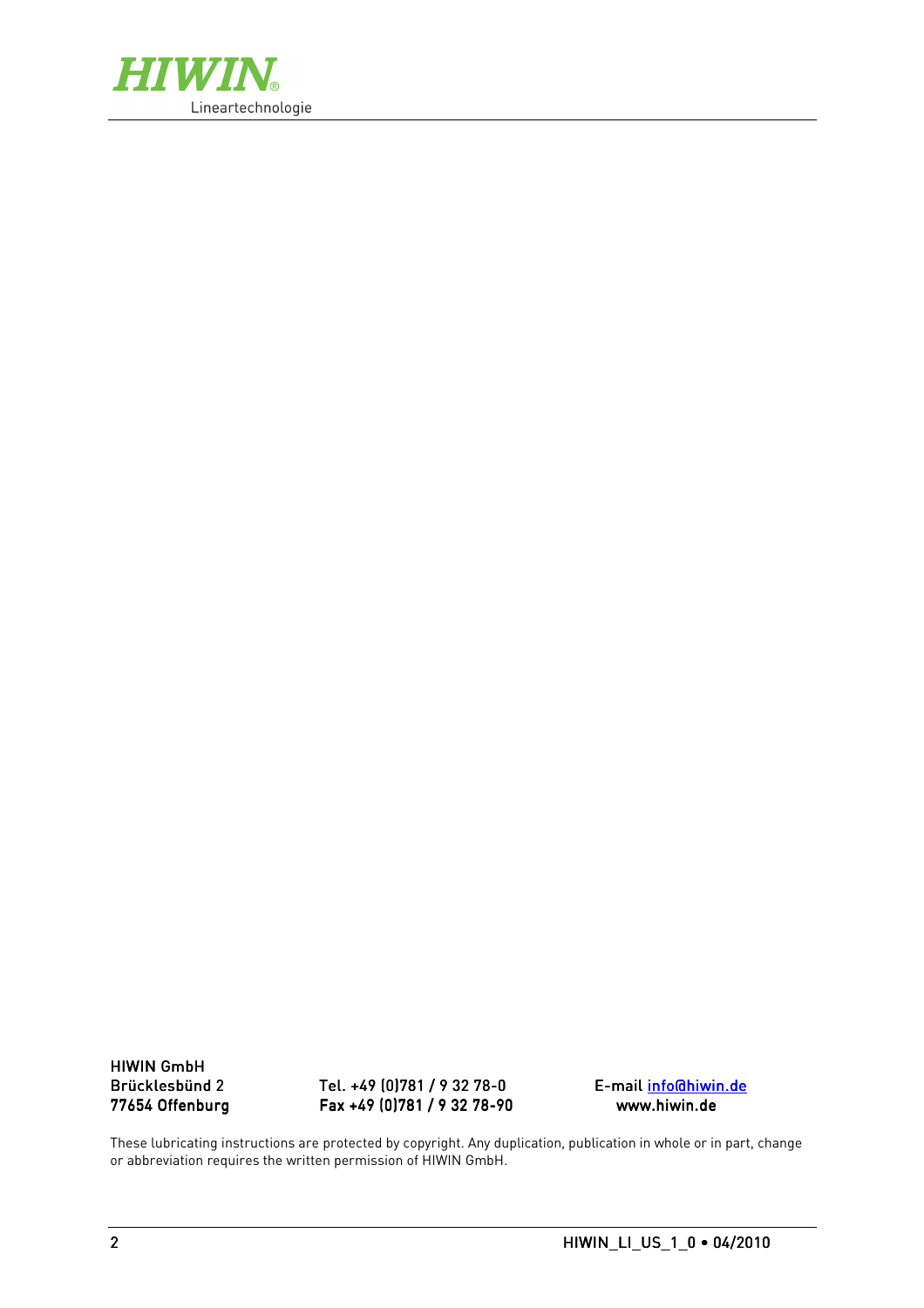

|                  | <b>Contents</b>                                                                                      |  |
|------------------|------------------------------------------------------------------------------------------------------|--|
| 1                |                                                                                                      |  |
|                  |                                                                                                      |  |
| $\mathbf{2}$     | Safety 5                                                                                             |  |
| 2.1              |                                                                                                      |  |
|                  |                                                                                                      |  |
| 3                |                                                                                                      |  |
| 3.1              |                                                                                                      |  |
| 3.2              |                                                                                                      |  |
| 3.3 <sup>°</sup> |                                                                                                      |  |
| 4                |                                                                                                      |  |
|                  |                                                                                                      |  |
|                  | 4.1.1                                                                                                |  |
|                  |                                                                                                      |  |
|                  | 4.1.3                                                                                                |  |
|                  |                                                                                                      |  |
|                  |                                                                                                      |  |
|                  |                                                                                                      |  |
|                  | Lubricant quantities and lubricating intervals for grease lubrication 10<br>4.4.1                    |  |
|                  | Lubricant quantities and lubricating intervals for lubrication with low-viscosity grease 15<br>4.4.2 |  |
|                  | 4.4.3                                                                                                |  |
|                  |                                                                                                      |  |
| 5.               |                                                                                                      |  |
|                  |                                                                                                      |  |
|                  | 5.1.1                                                                                                |  |
|                  | 5.1.2                                                                                                |  |
|                  |                                                                                                      |  |
|                  | Lubricant quantities and lubricating intervals for lubrication with grease20<br>5.2.1                |  |
|                  | Lubricant quantities and lubricating intervals for lubrication with low-viscosity grease 21<br>5.2.2 |  |
|                  | 5.2.3                                                                                                |  |
| 6                |                                                                                                      |  |
|                  |                                                                                                      |  |
|                  |                                                                                                      |  |
| 7                |                                                                                                      |  |
|                  |                                                                                                      |  |
|                  |                                                                                                      |  |
|                  | 7.1.2                                                                                                |  |
|                  | 7.1.3                                                                                                |  |
|                  | 7.1.4                                                                                                |  |
|                  | 7.1.5                                                                                                |  |
| 7.1.6            |                                                                                                      |  |
|                  |                                                                                                      |  |
| 7.2.1            |                                                                                                      |  |
|                  | 7.2.2                                                                                                |  |
|                  | 7.2.3<br>7.2.4                                                                                       |  |
|                  | 7.2.5                                                                                                |  |
|                  |                                                                                                      |  |
|                  |                                                                                                      |  |
| 7.3.1            | 7.3.2                                                                                                |  |
| 7.3.3            |                                                                                                      |  |
|                  | 7.3.4                                                                                                |  |
|                  | 7.3.5                                                                                                |  |
|                  |                                                                                                      |  |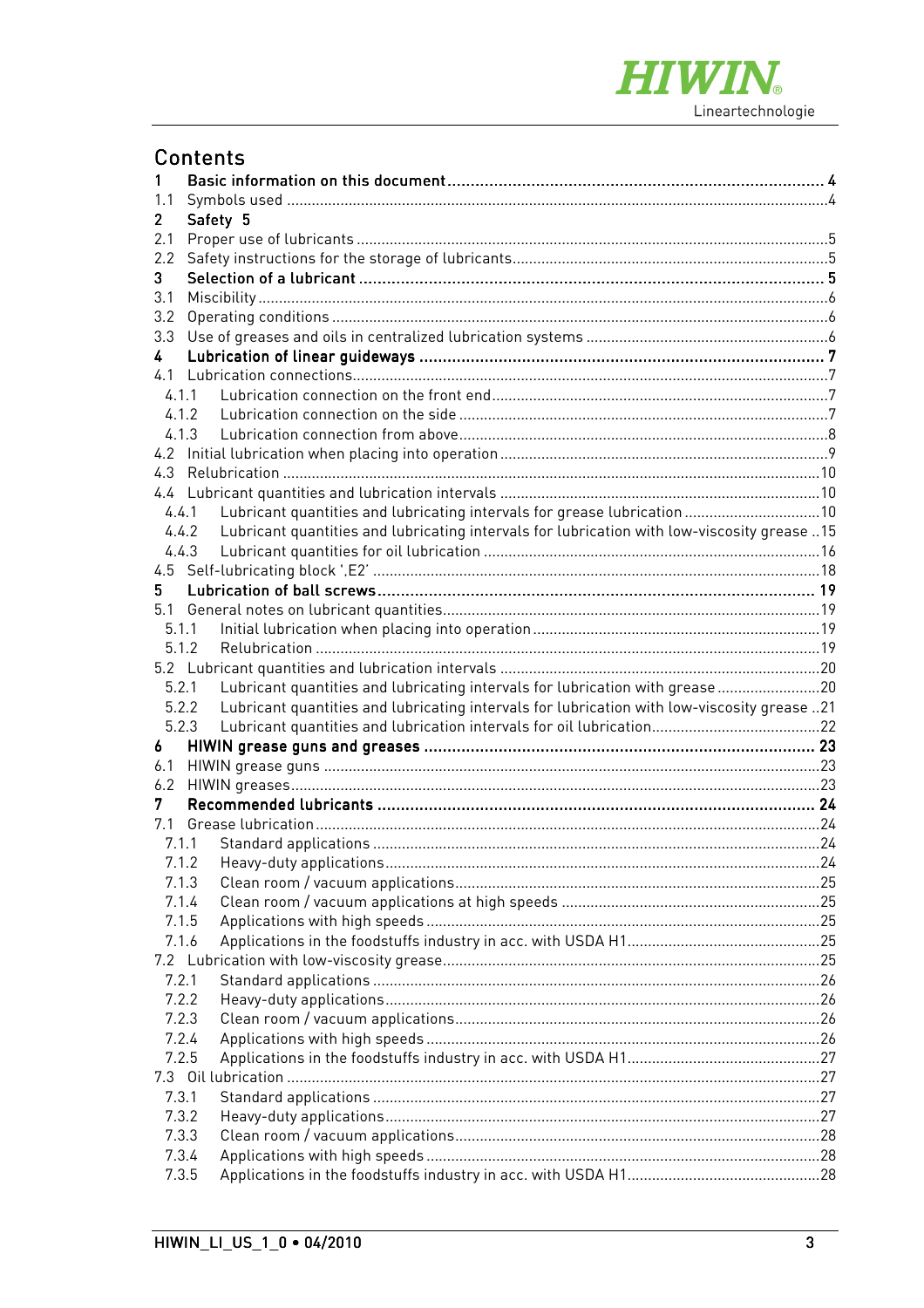

# 1 Basic information on this document

Linear technology machine elements must be adequately supplied with lubricant to ensure correct functioning and a long service life.

These lubricating instructions are intended to assist the user in selecting suitable lubricants and lubricant quantities and in determining the appropriate lubrication intervals.

The information provided here does not release the user from his obligation to carry out practical testing to check the specified lubrication intervals and to make adjustments where necessary. After every lubrication process, a check must be carried out to ascertain whether the machine element is still adequately lubricated (check for lubricant film).

#### Lubricants

- reduce wear
- protect against dirt
- provide protection against corrosion

The lubricant is a constructional element and should already be taken into consideration when designing a machine. The operating temperature range and operating and ambient conditions must be considered when selecting a lubricant.

## 1.1 Symbols used



#### **WARNING**

Warnings serve to protect people against concrete or possible dangers to life and health. Warnings must absolutely be heeded.

#### NOTE **NOTE**

Notes serve to protect the products or other parts of the system or offer tips on more efficient design of work sequences.



#### INFO

Infos offer additional information on lubrication.



Work instructions are marked with the checklist symbol. The actions described must be carried out and adhered to according to their sequence.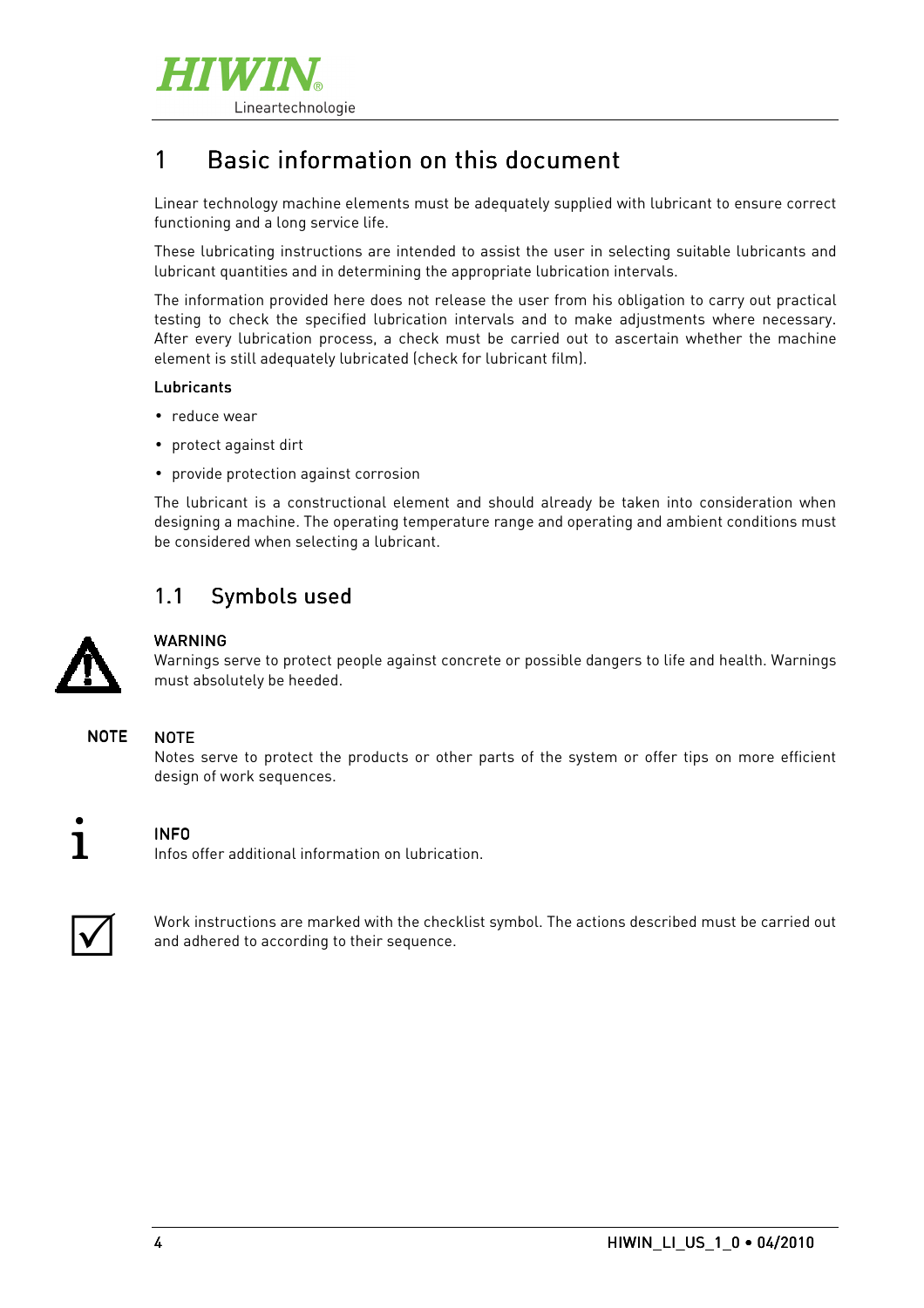

# 2 Safety

This chapter covers the safe handling of lubricants. Improper handling of lubricants can create a health hazard or the danger of fatal injury. The following instructions must be complied with. Before handling lubricants, always check the corresponding safety data sheet.

# 2.1 Proper use of lubricants

Prolonged and repeated contact with the skin should be avoided as far as possible. Areas of the skin splashed with lubricant should be cleaned with soap and water. Apply skin protection while working and a greasing skin cream after completing work. Where appropriate, wear oil-resistant protective clothing (e. g. gloves, apron). Do not wash your hands with petroleum, solvents or cooling lubricants which can be or are already mixed with water. Oil mist must be extracted at the point where it arises.

Protective goggles must be worn to prevent contact with the eyes. If lubricant should nevertheless get into the eyes, rinse the affected area with copious amounts of water. If irritation of the eyes persists, consult an ophthalmologist.

Under no circumstances should you induce vomiting if lubricant is accidentally swallowed. Seek medical help immediately.

As a rule, safety data sheets are available for lubricants, in accordance with 91/155/EEC. Here, you will find detailed information on health and environmental protection and accident prevention.

Most lubricants are hazardous to water. For this reason, they must never be allowed to get into the soil, water or sewage system.

## 2.2 Safety instructions for the storage of lubricants

Lubricants must be stored in well-sealed packaging in a cool, dry location. They must be protected against direct sunlight and frost. Lubricants must not be stored together with foodstuffs. Lubricants must not be stored together with oxidizing agents.

The instructions on the safety data sheet provided by the lubricant supplier must be observed.

# 3 Selection of a lubricant

Oils, greases or low-viscosity greases can be used as lubricants.

Depending on the product group, HIWIN products are supplied as standard with anti-corrosion protection, basic lubrication or ready-to-install with initial lubrication only. Both grease and oil may be used for basic lubrication at the factory. When relubricating, it is not possible to change from grease to oil lubrication. Products with anti-corrosion protection or basic lubrication must be lubricated before placing them into operation.

The same lubricants are used as for antifriction bearings. As a rule, the selection of a lubricant and the infeed method can be adapted to fit in with the lubrication of the other machine components.

#### NOTE **NOTE**

Lubricants containing MoS2 or graphite must not be used.

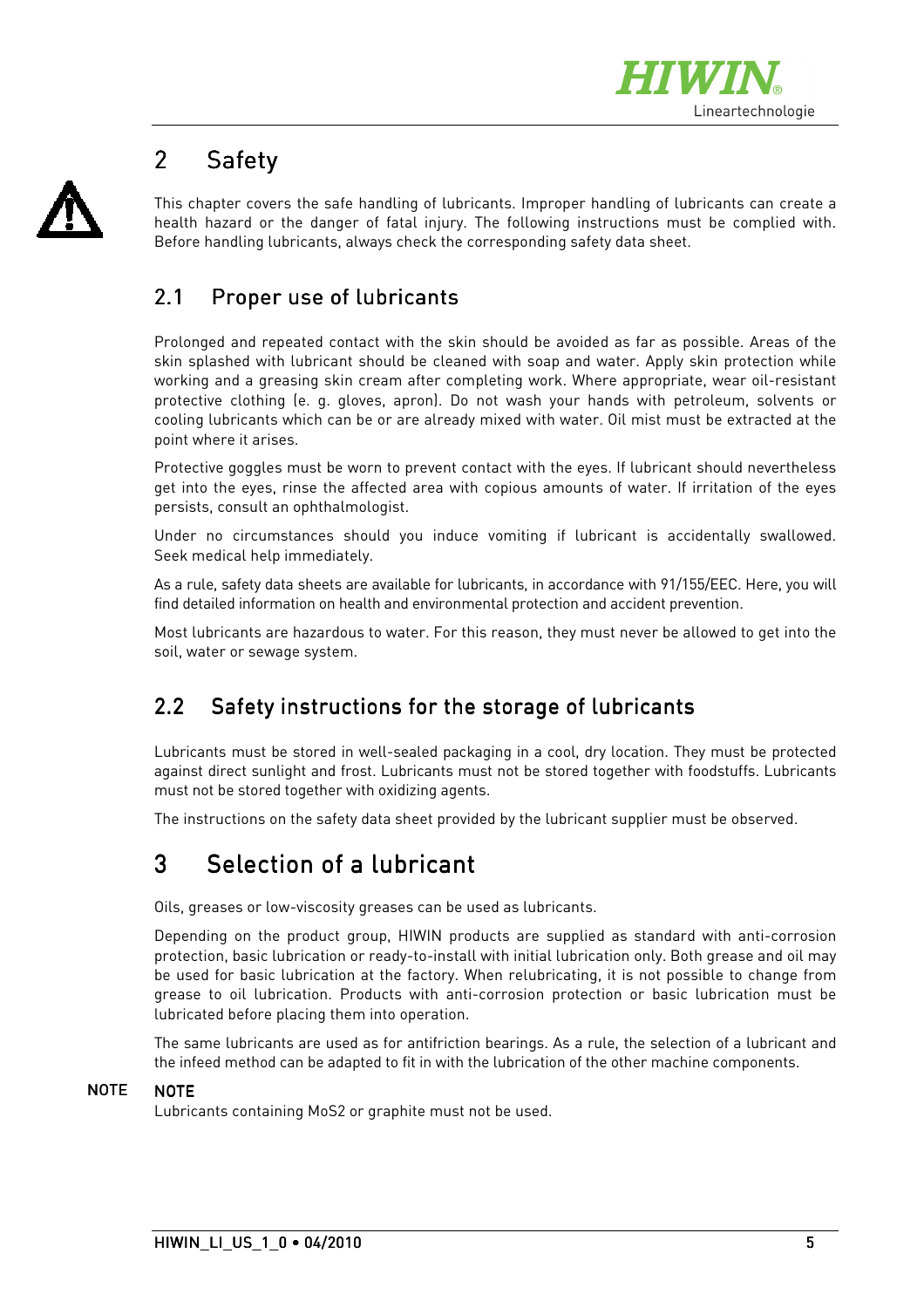

# 3.1 Miscibility

Always check the miscibility of different lubricants. Lubricant oils based on mineral oil of the same classification (e.g. CL) and of a similar viscosity (maximum one class difference) can be mixed.

Greases can be mixed if their base oil and the thickening type are the same. The viscosity of the base oil must be similar. The maximum difference in NLGI class is one level.

The use of lubricants other than those listed can mean shorter lubrication intervals and reduced performance. Chemical reactions between plastics, lubricants and preserving agents may also occur.

## 3.2 Operating conditions

Essentially, the selection of a lubricant depends on the operating temperature and various operation-related factors, e.g. load, vibrations, oscillation, short-stroke applications. Special requirements such as use in combination with strong or aggressive media, in clean rooms, in a vacuum or in the foodstuff industry also need to be considered.

These instructions contain a list of applications and suitable lubricants. If you have any doubts, consult the lubricant supplier to ensure optimum lubrication.

# 3.3 Use of greases and oils in centralized lubrication systems

We recommend that you carry out first lubrication before connection to a centralized lubrication system separately, using a grease gun. It is also important to ensure that all lines and elements up to the consumer loads are filled with lubricant and contain no air pockets.

Avoid long lines and lines of low diameter. Lines must be routed with an upward gradient.

The number of pulses depends on the partial quantities and the size of the piston distributor.

In addition, the lubrication system manufacturers' instructions must be observed.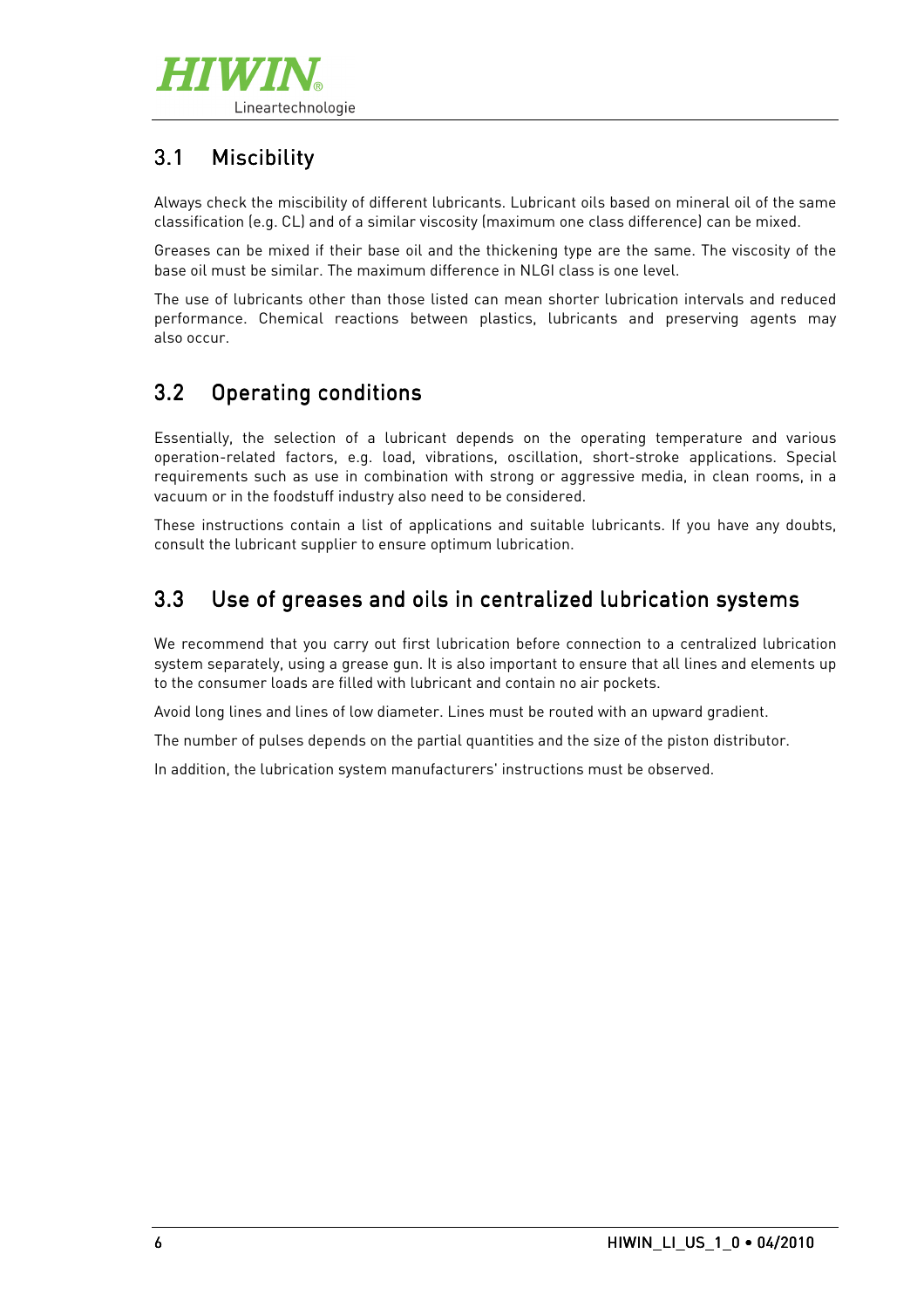

# 4 Lubrication of linear guideways

HIWIN linear guideways can be lubricated with grease, low-viscosity grease or oil, depending on the specific application. The required lubricating pressure depends on the size, the lubricant, the length of the feed line and the type of lubrication connection used. For permanent lubrication systems, a minimum pressure of 4 to 6 bar is recommended. The maximum permissible lubricating pressure is 30 bar.

#### **NOTE NOTE**

Excessively high lubricating pressures and excessive quantities of lubricant can damage the block.

Particular care must be taken when lubricating blocks with double seals or SW seals, as these might otherwise be damaged.

## 4.1 Lubrication connections

HIWIN profile rail blocks offer three ways of attaching a lubrication connection:

#### 4.1.1 Lubrication connection on the front end

It is possible to install a lubrication connection on either side of the block. Connections which are not used are closed off.



#### 4.1.2 Lubrication connection on the side



The following preparations are necessary before using the side lubrication connections:



#### Open the lubrication connection at the bottom of the drilled hole using a hot metal spike

#### NOTE NOTE

Stop as soon as the first wall is penetrated!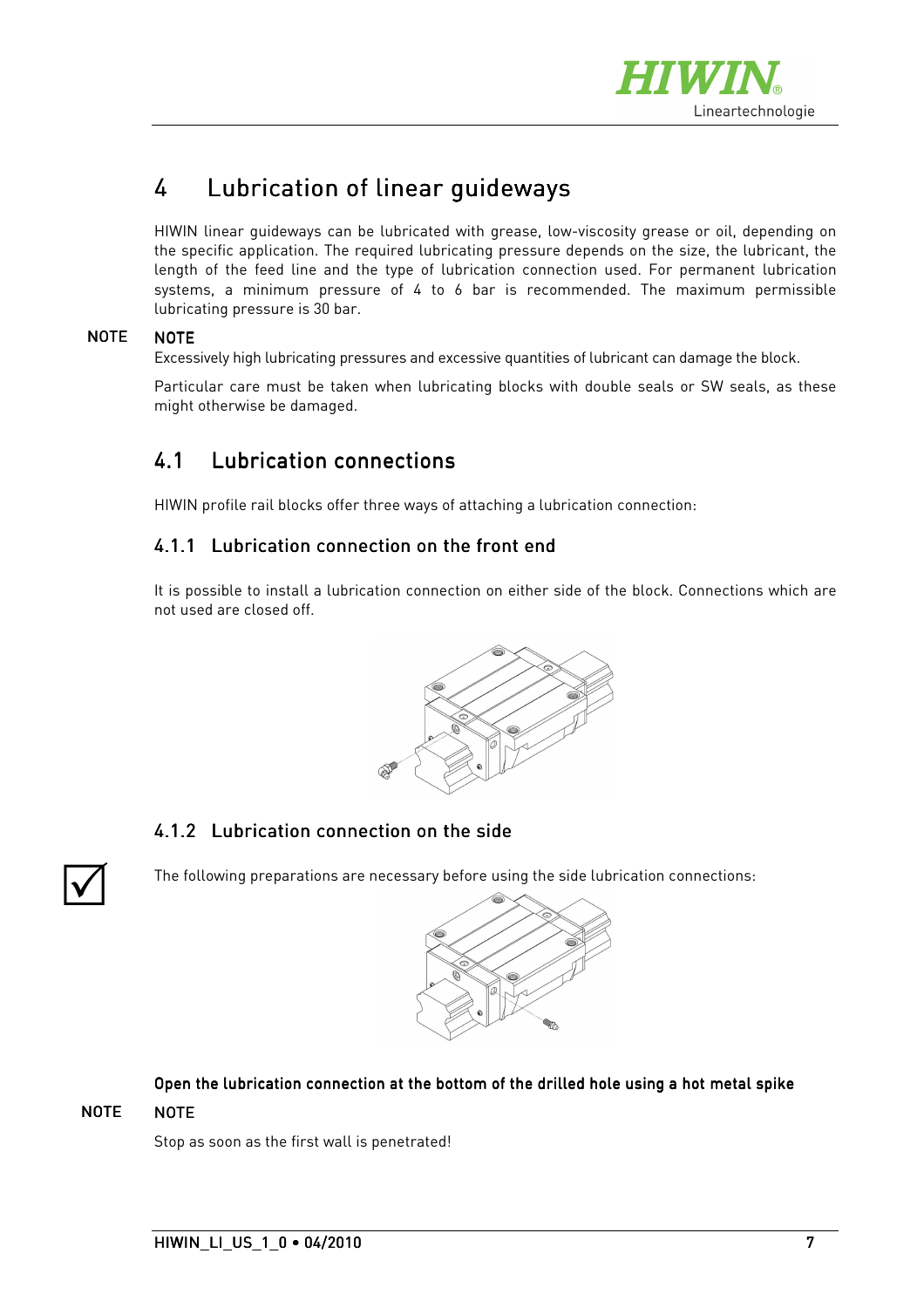

Diameter of the metal spike: Diameter 2.5 mm up to size 35 Diameter 3.0 mm from size 45

A side lubrication connection should be fitted not on the reference side, but on the opposite side.

If this should become necessary, ensure that the lubrication connection does not protrude beyond the stop edge of the block.

#### $4.1.3$  Lubrication connection from above

Alternatively, the block can be lubricated from above. In this case, an O-ring is used as a seal. See table 3.1 for the size of the O-ring. The O-ring is not included in the scope of delivery.



 $\overline{\bigvee}$ 

To establish a lubrication connection from above, it is first necessary to open the connection.

In the recess for the O-ring, there is a further recess. This must be penetrated to a maximum depth of  $T_{\scriptscriptstyle \sf max}$ . using a hot metal spike with diameter 0.8 mm as shown in the following table.

#### NOTE NOTE

A drill should not be used to open the lubrication bore, as there is a danger of chips getting into the block.

|                               | $0$ -ring      |              | <b>Lubrication bore</b><br>from above |
|-------------------------------|----------------|--------------|---------------------------------------|
| <b>Size</b>                   | d0             | W            | max. depth Tmax.                      |
|                               | [mm]           | [mm]         | [mm]                                  |
| <b>HG15</b>                   | $2.5 \pm 0.15$ | $1.5 + 0.15$ | 3.75                                  |
| <b>HG20</b>                   | $4.5 \pm 0.15$ | $1.5 + 0.15$ | 5.70                                  |
| HG25                          | $4.5 \pm 0.15$ | $1.5 + 0.15$ | 5.80                                  |
| <b>HG30</b>                   | $4.5 \pm 0.15$ | $1.5 + 0.15$ | 6.30                                  |
| <b>HG35</b>                   | $4.5 \pm 0.15$ | $1.5 + 0.15$ | 8.80                                  |
| <b>HG45</b>                   | $4.5 \pm 0.15$ | $1.5 + 0.15$ | 8.20                                  |
| <b>HG55</b>                   | $4.5 \pm 0.15$ | $1.5 + 0.15$ | 11.80                                 |
| $4.5 \pm 0.15$<br><b>HG65</b> |                | $1.5 + 0.15$ | 10.80                                 |
| EG15                          | $2.5 \pm 0.15$ | $1.5 + 0.15$ | 6.90                                  |
| <b>EG20</b>                   | $4.5 \pm 0.15$ | $1.5 + 0.15$ | 8.40                                  |
| EG25                          | $4.5 \pm 0.15$ | $1.5 + 0.15$ | 10.40                                 |

Table 4.1: Determining the size of the O-ring:





0 Ring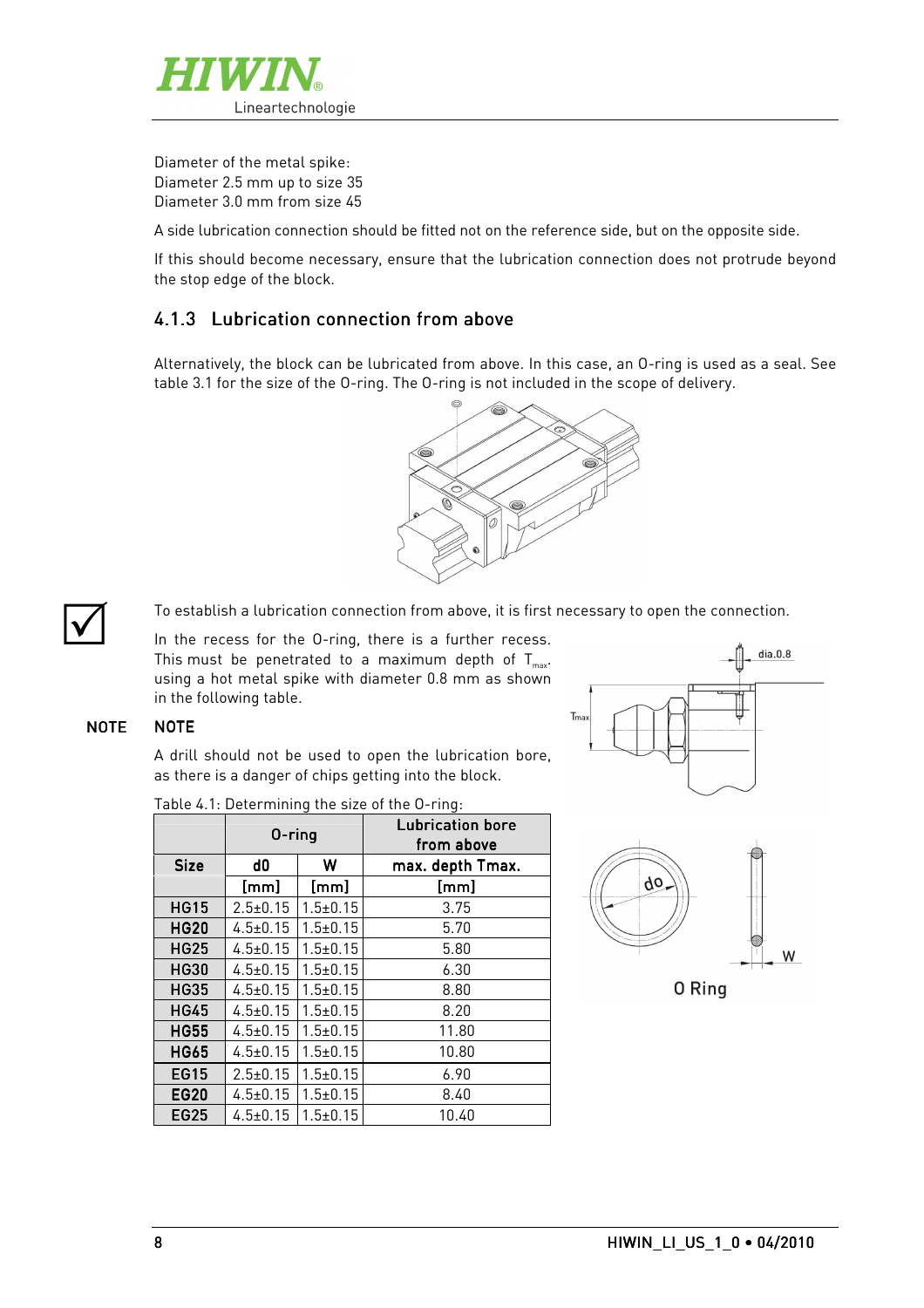

| <b>Size</b> | $0$ -ring                       |                                 | Lubrication bore<br>from above |
|-------------|---------------------------------|---------------------------------|--------------------------------|
| <b>EG30</b> | $4.5 \pm 0.15$   1.5 $\pm$ 0.15 |                                 | 10.40                          |
| <b>RG25</b> |                                 | $7.5 \pm 0.15$   1.5 $\pm$ 0.15 | 5.80                           |
| <b>RG30</b> | $7.5 \pm 0.15$                  | $1.5 \pm 0.15$                  | 6.20                           |
| <b>RG35</b> | $7.5 \pm 0.15$                  | $1.5 + 0.15$                    | 8.65                           |
| <b>RG45</b> | $7.5 \pm 0.15$                  | $1.5 \pm 0.15$                  | 9.50                           |
| <b>RG55</b> | $1.5 + 0.15$<br>$7.5 \pm 0.15$  |                                 | 11.60                          |
| <b>RG65</b> | $7.5 \pm 0.15$                  | $1.5 + 0.15$                    | 14.50                          |

HIWIN lubrication adapters can be used to connect the lubrication system.

## 4.2 Initial lubrication when placing into operation

HIWIN linear guideways of series MG and RG are delivered already protected. Initial lubrication is carried out in three steps:

Apply the amount of grease specified in the table for the corresponding series by slowly pressing the grease gun. Move the block three times, by about three block lengths each time. Repeat the procedure described twice.

Check whether a lubricant film can be seen on the profile rail. If this is not the case, increase the lubricant quantities.

Blocks of the series HG, QH, EG, QE and WE are supplied with initial lubrication and need not be lubricated before placing into operation.

If the linear guideways are installed vertically, at the side or with the profile rail upward, the relubrication quantities must be increased by approx. 50 %.





For short-stroke applications (stroke < 2 x block lengths), initial lubrication is carried out as follows.

#### Initial lubrication for short-stroke applications

Stroke < 2 x block length: Provide lubrication connections on both sides of the block and carry out lubrication once for each lubrication connection.

Stroke < 0.5 x block length: Provide lubrication connections on both sides of the block and lubricate. As you do so, move the block several times a distance of two block lengths. Please contact us if this is not possible.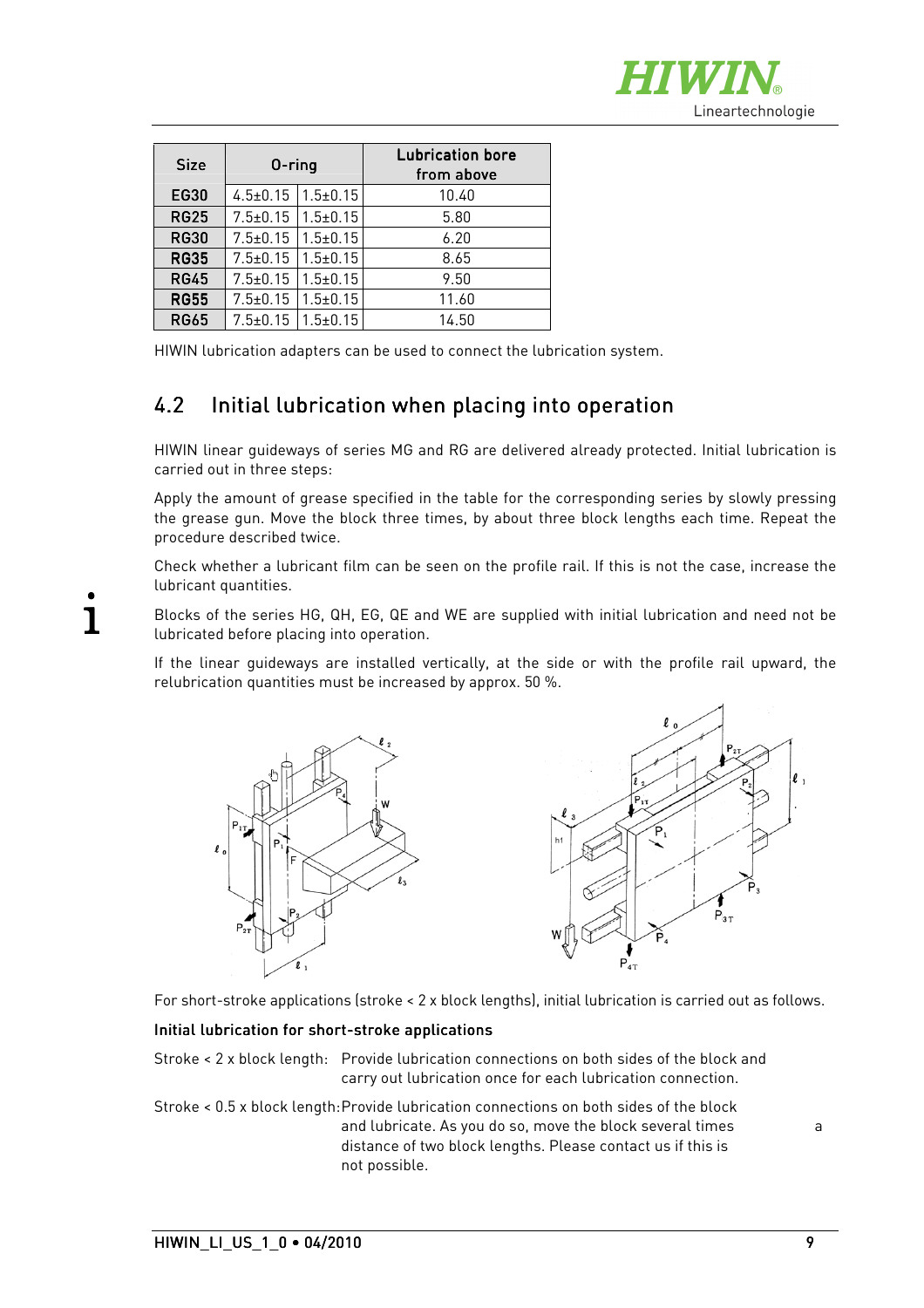

# 4.3 Relubrication

Relubrication depends to a very great extent on the loads and ambient conditions. Factors such as high loads, vibration and dirt mean shorter relubrication intervals. Where conditions are clean and the loads low, the relubrication intervals can be extended.

At the required intervals, apply the amount of lubricant listed in the table for the corresponding series once, by slowly pressing the grease gun.

If the linear guideways are installed vertically, at the side or with the profile rail upward, the relubrication quantities must be increased by approx. 50 %.

Check whether a lubricant film can be seen on the profile rail. If this is not the case, increase the lubricant quantities.

#### Relubrication for short-stroke applications

For short-stroke applications (stroke < 2 x block length), relubrication should be carried out as indicated in chapter 4.2.

In the case of normal operating conditions, the specified relubrication intervals apply.

## 4.4 Lubricant quantities and lubrication intervals

#### **NOTE NOTE**

Never place linear guideways into operation without basic lubrication.

The lubrication intervals listed below are reference values and may vary according to the ambient conditions. In general, excessively high quantities of lubricant or lubricating pressure can damage or destroy the product. It is imperative that you carry out the work steps as described to prevent damage to products.

Among other factors, the relubrication intervals depend on the load ratio P/C. P stands for the dynamically equivalent load and C for the dynamic basic load rating. You can find further information on these values in the linear guideways catalog.

### 4.4.1 Lubricant quantities and lubricating intervals for grease lubrication

|             |                           | Initial lubrication                 |                             | <b>Relubrication</b> |  |
|-------------|---------------------------|-------------------------------------|-----------------------------|----------------------|--|
|             |                           | Partial quantity [cm <sup>3</sup> ] | Quantity [cm <sup>3</sup> ] |                      |  |
| <b>Size</b> | Heavy duty (C)            | Super heavy duty (H)                | Heavy duty (C)              | Super heavy duty (H) |  |
| <b>HG15</b> | 0.3(3x)                   |                                     | 0.3                         |                      |  |
| <b>HG20</b> | 0.5(3x)                   | 0.7(3x)                             | 0.5                         | 0.7                  |  |
| <b>HG25</b> | 0.8(3x)                   | 1.0(3x)                             | 0.8                         | 1.0                  |  |
| <b>HG30</b> | 1.3(3x)                   | 1.7(3x)                             | 1.3                         | 1.7                  |  |
| <b>HG35</b> | 1.9(3x)                   | 2.4(3x)                             | 1.9                         | 2.4                  |  |
| <b>HG45</b> | 3.8(3x)<br>$4.6$ ( $3x$ ) |                                     | 3.8                         | 4.6                  |  |
| <b>HG55</b> | $6.3$ $(3x)$              | 7.7(3x)                             | 6.3                         | 7.7                  |  |
| <b>HG65</b> | $10.0$ $(3x)$             | 13.5(3x)                            | 10.0                        | 13.5                 |  |

Lubricant quantities for grease lubrication on the HG series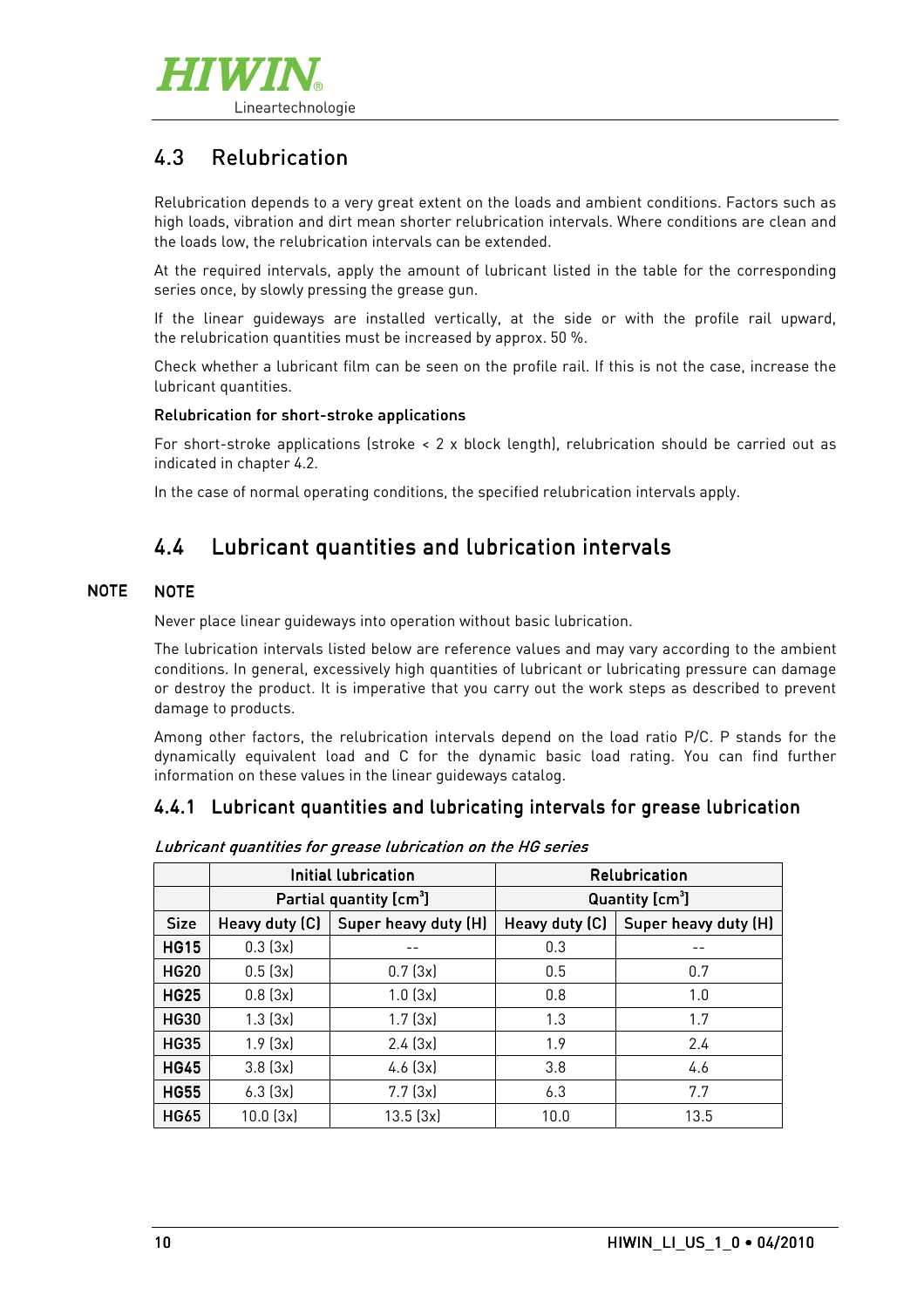



Load-dependent relubrication intervals for grease lubrication

Load ratio P/C

Lubricant quantities for grease lubrication on the EG series

|             | Initial lubrication                 |         | <b>Relubrication</b>        |                |
|-------------|-------------------------------------|---------|-----------------------------|----------------|
|             | Partial quantity [cm <sup>3</sup> ] |         | Quantity [cm <sup>3</sup> ] |                |
| <b>Size</b> | Heavy duty (C)<br>Medium load (S)   |         | Medium load (S)             | Heavy duty (C) |
| <b>EG15</b> | $0.2$ (3x)                          | 0.3(3x) | 0.2                         | 0.3            |
| <b>EG20</b> | 0.3(3x)                             | 0.4(3x) | 0.3<br>0.4                  |                |
| EG25        | 0.5(3x)                             | 0.8(3x) | 0.8<br>0.5                  |                |
| EG30        | 0.7(3x)                             | 1.1(3x) | 0.7<br>1.1                  |                |
| <b>EG35</b> | 0.9(3x)                             | 1.4(3x) | 0.9                         | 1.4            |

Load-dependent relubrication intervals for grease lubrication

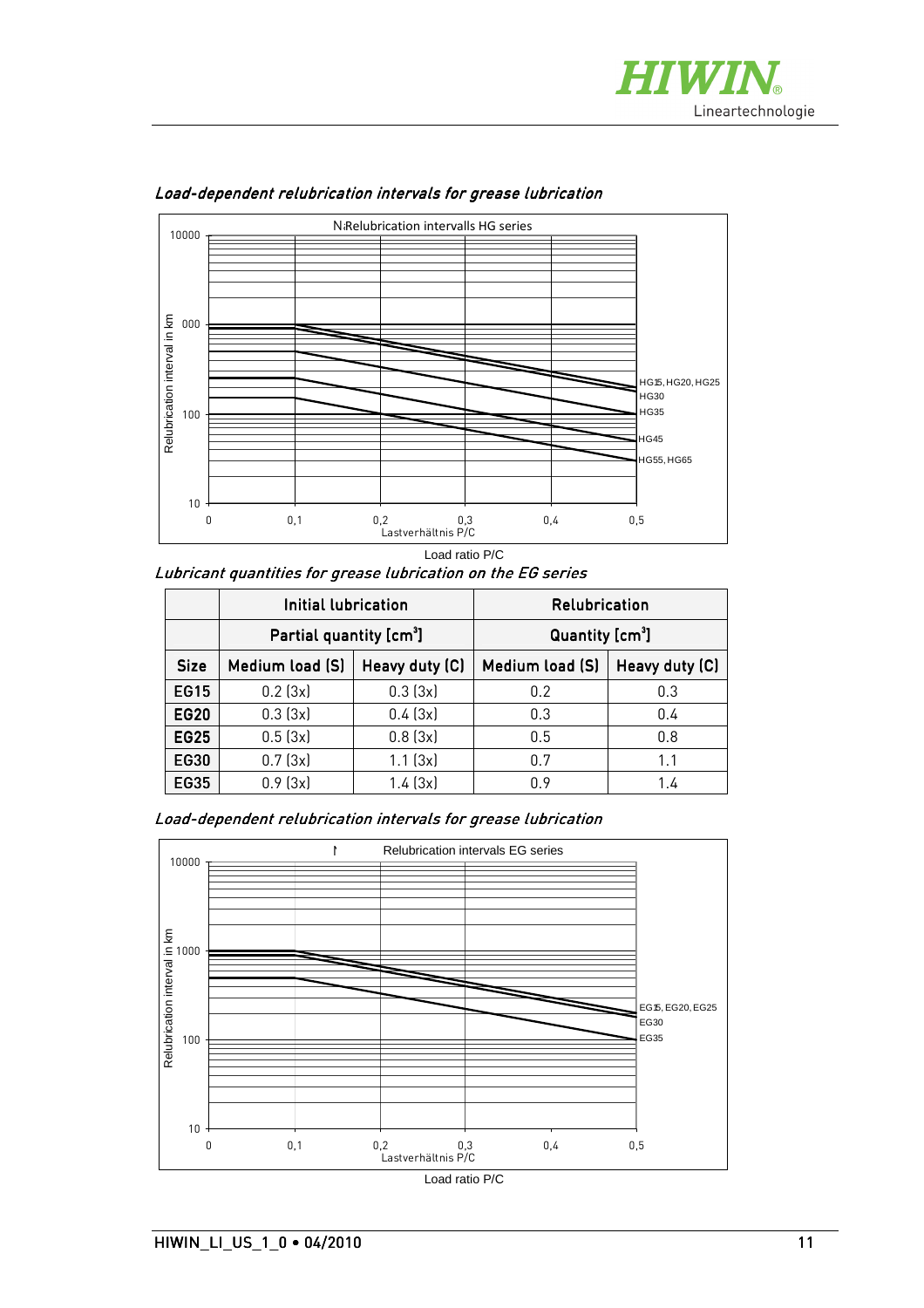| Initial lubrication |                                     | <b>Relubrication</b>        |  |
|---------------------|-------------------------------------|-----------------------------|--|
| <b>Size</b>         | Partial quantity [cm <sup>3</sup> ] | Quantity [cm <sup>3</sup> ] |  |
| <b>WF27</b>         | 0.6(3x)                             | በ 3                         |  |
| <b>WE35</b>         | $1.6$ $(3x)$                        |                             |  |

#### Lubricant quantities for grease lubrication on the WE series

Load-dependent relubrication intervals for grease lubrication



#### Lubricant quantities for grease lubrication on the MG series

|                   |                                     | Initial lubrication  |                             | <b>Relubrication</b> |  |
|-------------------|-------------------------------------|----------------------|-----------------------------|----------------------|--|
| <b>Size</b>       | Partial quantity [cm <sup>3</sup> ] |                      | Quantity [cm <sup>3</sup> ] |                      |  |
|                   | Heavy duty (C)                      | Super heavy duty (H) | Heavy duty (C)              | Super heavy duty (H) |  |
| MGN07             | 0.01(3x)                            | 0.02(3x)             | 0.01                        | 0.02                 |  |
| MGN09             | 0.02(3x)                            | 0.03(3x)             | 0.02                        | 0.03                 |  |
| MGN <sub>12</sub> | 0.03(3x)                            | 0.03(3x)             | 0.04                        | 0.07                 |  |
| MGN <sub>15</sub> | 0.04(3x)                            | 0.06(3x)             | 0.07                        | 0.09                 |  |
| MGW07             | 0.01(3x)                            | 0.02(3x)             | 0.01                        | 0.02                 |  |
| MGW09             | 0.02(3x)                            | 0.03(3x)             | 0.02                        | 0.03                 |  |
| MGW12             | 0.04(3x)                            | 0.07(3x)             | 0.04                        | 0.07                 |  |
| MGW <sub>15</sub> | 0.07(3x)                            | 0.09(3x)             | 0.07                        | 0.09                 |  |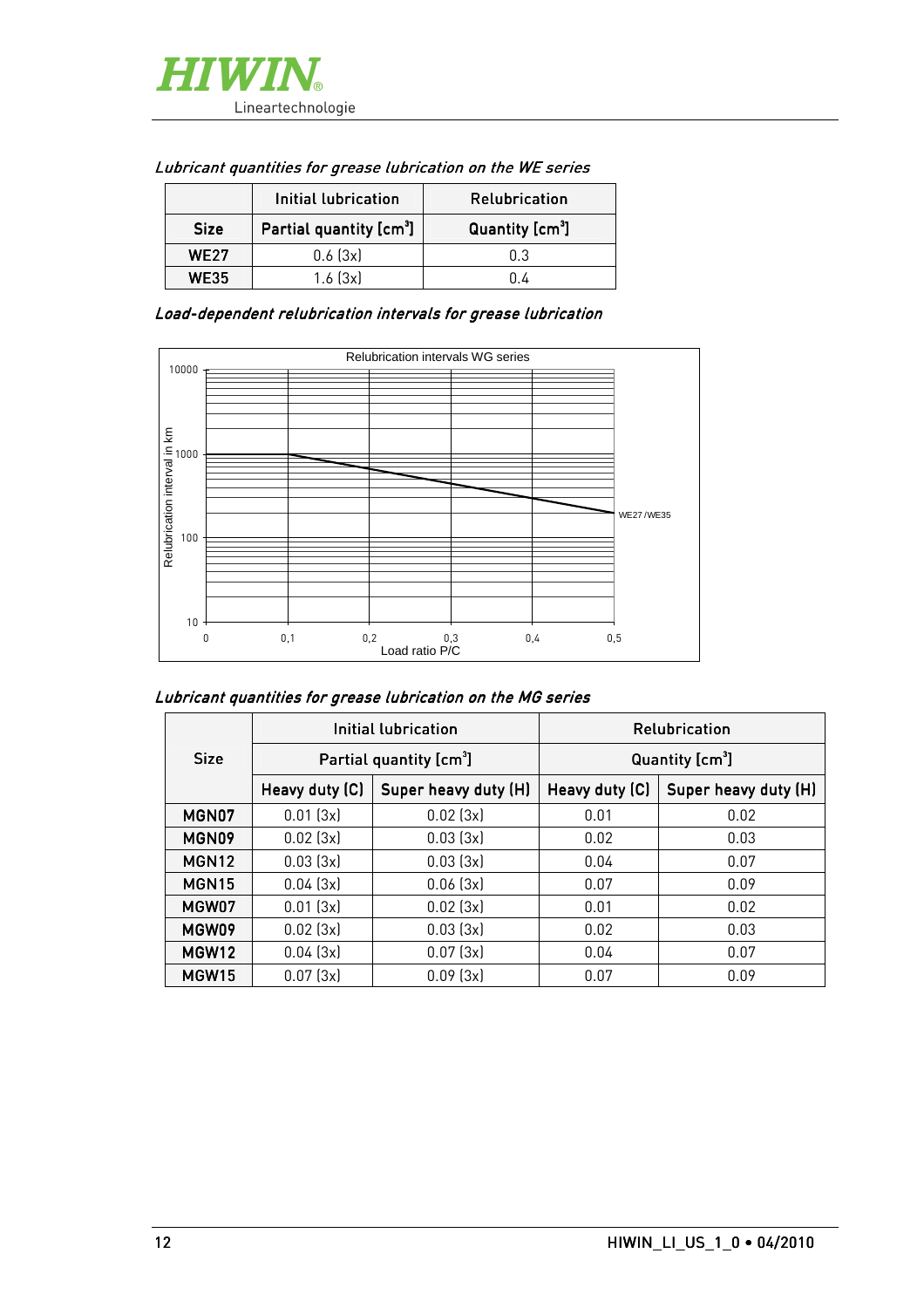



Load-dependent relubrication intervals for grease lubrication

#### Lubricant quantities for grease lubrication on the QH series

Blocks in the QH series are supplied with basic lubrication and therefore need no lubrication before being placed into operation.

| <b>Size</b> | Quantity [cm <sup>3</sup> ] |                      |  |  |
|-------------|-----------------------------|----------------------|--|--|
|             | Heavy duty (C)              | Super heavy duty (H) |  |  |
| <b>QH15</b> | 0.3                         |                      |  |  |
| <b>QH20</b> | 0.5                         | 0.6                  |  |  |
| <b>QH25</b> | 0.6                         | 0.8                  |  |  |
| <b>QH30</b> | 1.1                         | 1.3                  |  |  |
| <b>QH35</b> | 1.6                         | 1.9                  |  |  |
| QH45        | 3.0                         | 3.7                  |  |  |

#### Lubricant quantities for grease lubrication on the QE series

Blocks in the QE series are supplied with basic lubrication and therefore need no lubrication before being placed into operation.

|                  | Quantity [cm <sup>3</sup> ] |                |  |  |  |  |
|------------------|-----------------------------|----------------|--|--|--|--|
| <b>Size</b>      | Medium load (S)             | Heavy duty (C) |  |  |  |  |
| QE15             | 0.2                         | 0.3            |  |  |  |  |
| <b>QE20</b>      | 0.3                         | 0.4            |  |  |  |  |
| QE <sub>25</sub> | 0.4                         | 0.7            |  |  |  |  |
| <b>QE30</b>      | 0.6                         | በ 9            |  |  |  |  |

**i**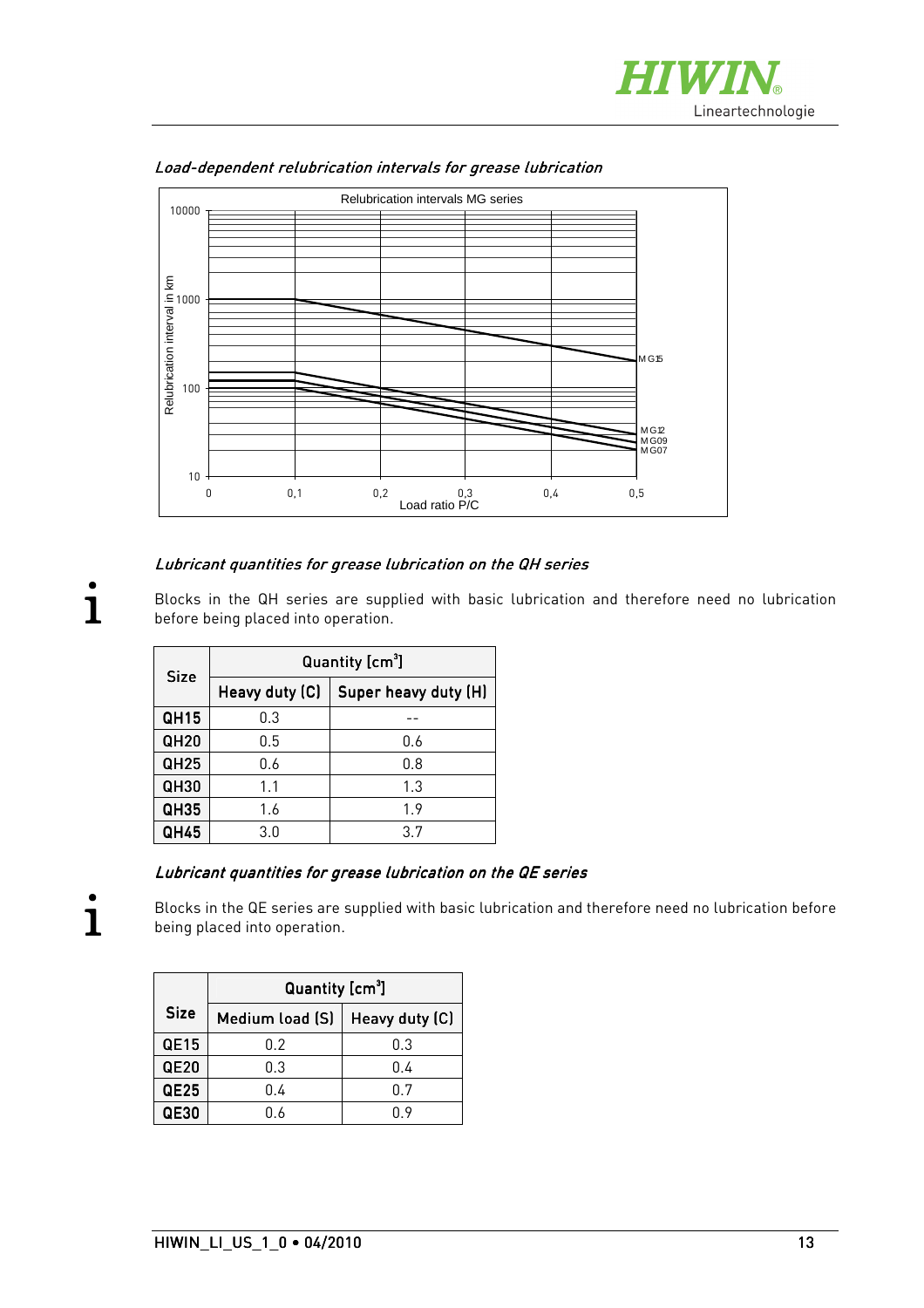



#### Load-dependent relubrication intervals for grease lubrication

#### Lubricant quantities for grease lubrication on the RG series

|             | Initial lubrication |                                     | <b>Relubrication</b>        |                      |  |
|-------------|---------------------|-------------------------------------|-----------------------------|----------------------|--|
| <b>Size</b> |                     | Partial quantity [cm <sup>3</sup> ] | Quantity [cm <sup>3</sup> ] |                      |  |
|             | Heavy duty (C)      | Super heavy duty (H)                | Heavy duty (C)              | Super heavy duty (H) |  |
| <b>RG15</b> | 0.5(3x)             |                                     | 0.3                         |                      |  |
| <b>RG20</b> | 0.8(3x)             | 1.0(3x)                             | 0.8                         | 1.0                  |  |
| <b>RG25</b> | $1.2$ ( $3x$ )      | 1.4(3x)                             | 1.2                         | 1.4                  |  |
| <b>RG30</b> | 1.5(3x)             | 1.7(3x)                             | 1.5                         | 1.7                  |  |
| <b>RG35</b> | 2.0(3x)             | 2.4(3x)                             | 2.0                         | 2.4                  |  |
| <b>RG45</b> | $3.2$ ( $3x$ )      | 3.9(3x)                             | 3.2                         | 3.9                  |  |
| <b>RG55</b> | 4.7(3x)             | 5.9(3x)                             | 4.7                         | 5.9                  |  |
| <b>RG65</b> | 8.7(3x)             | 10.5(3x)                            | 8.7                         | 10.5                 |  |

Load-dependent relubrication intervals for grease lubrication

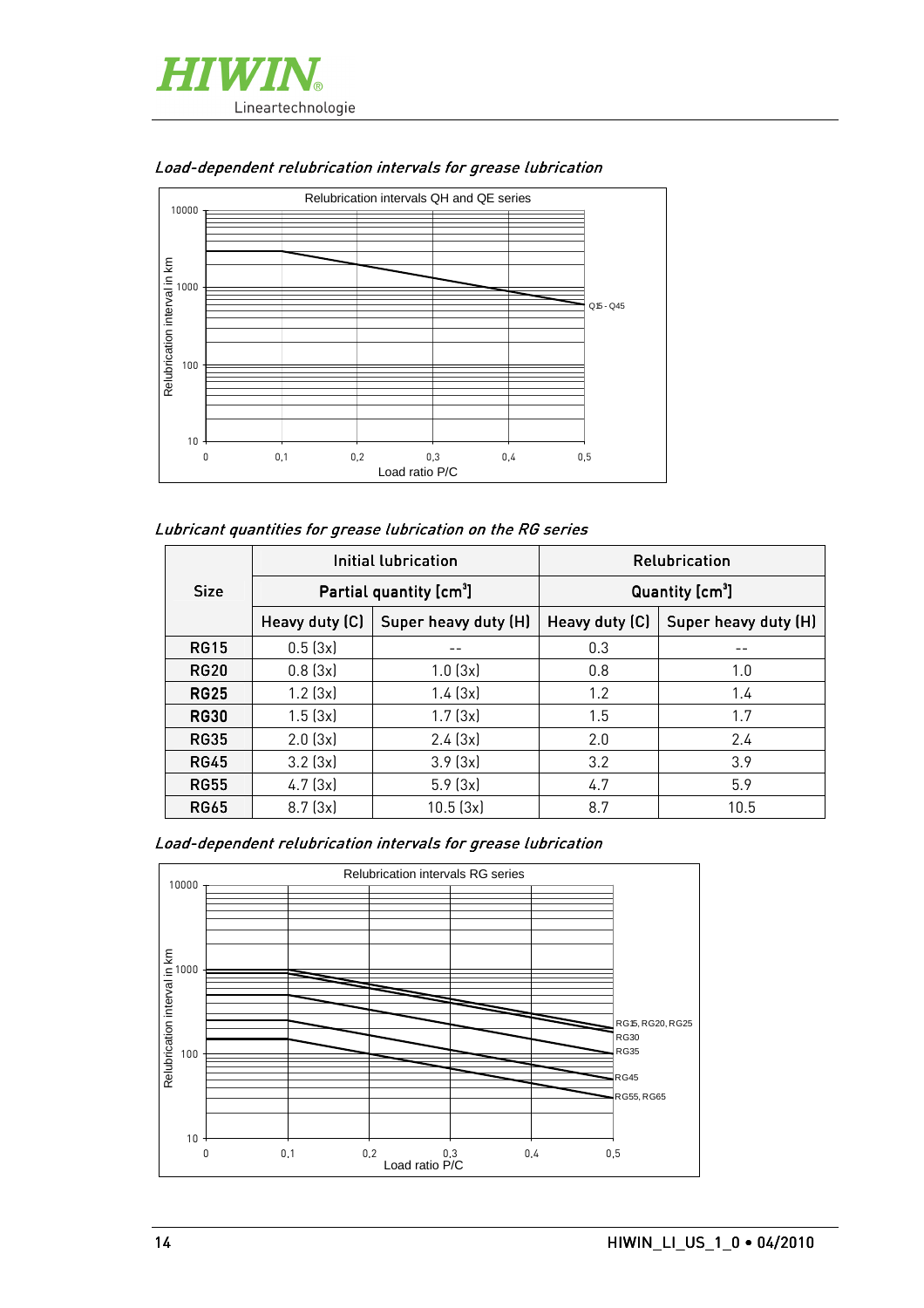

#### 4.4.2 Lubricant quantities and lubricating intervals for lubrication with lowviscosity grease

We recommend that you carry out first lubrication before connection to a centralized lubrication system separately, using a grease gun.

It is also important to ensure that all lines and elements up to the consumer loads are filled with lubricant and contain no air pockets. Avoid long lines and lines of low diameter. Lines must be routed with an upward gradient.

The number of pulses depends on the partial quantities and the size of the piston distributor.

In addition, the lubrication system manufacturers' instructions must be observed.

#### Lubricant quantities for lubrication with low-viscosity grease

The lubricant quantities when using low-viscosity grease are identical to those for grease lubrication.

#### Relubrication interval when using low-viscosity grease

The relubrication intervals for low-viscosity grease are reduced to about 75 % of the relubrication intervals for grease lubrication (period between two lubrication operations).

#### Piston distributor size for metering units (infeed systems) when using low-viscosity grease

To ensure adequate lubrication, the following minimum sizes for the piston distributors used must be observed. The time interval between the individual lubrication pulses depends on the relubrication quantity, the relubrication interval and the piston distributor size:

 $\frac{\text{pission}}{\text{arrelation}} \cdot \frac{\text{size}\,\text{term}}{\text{error}^3}$  x relubrication interval [km] time interval between lubrication pulses  $[km] = \frac{\text{piston distribution size [cm}^3]}{\text{solution quantity [cm}^3]} \times$ 

|             | Piston distributor size [cm3]       |                                   |                                           |  |  |  |
|-------------|-------------------------------------|-----------------------------------|-------------------------------------------|--|--|--|
| <b>Size</b> | Installation position<br>horizontal | Installation position<br>vertical | Installation position<br>on-wall mounting |  |  |  |
| 15          | 0.03                                | 0.06                              | 0.06                                      |  |  |  |
| 20          | 0.03                                | 0.06                              | 0.06                                      |  |  |  |
| 25          | 0.06                                | 0.10                              | 0.10                                      |  |  |  |
| 30          | 0.10                                | 0.20                              | 0.20                                      |  |  |  |
| 35          | 0.16                                | 0.30                              | 0.30                                      |  |  |  |
| 45          | 0.20                                | 0.40                              | 0.40                                      |  |  |  |
| 55          | 0.30                                | 0.60                              | 0.60                                      |  |  |  |
| 65          | 0.30                                | 0.60                              | 0.60                                      |  |  |  |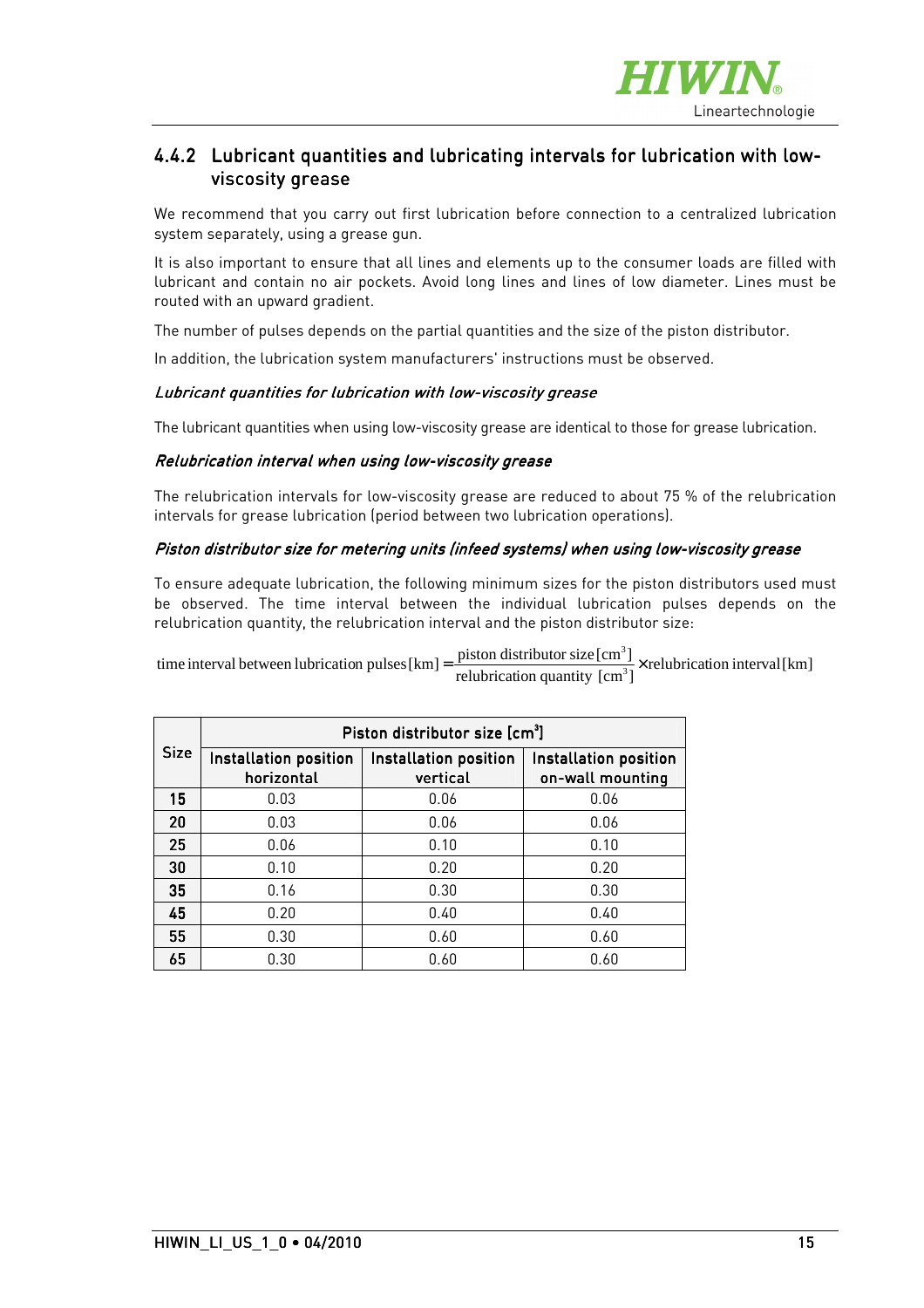

#### 4.4.3 Lubricant quantities for oil lubrication

It is important when using a centralized lubrication system to ensure that all lines and elements up to the consumer loads are filled with lubricant and contain no air pockets. Avoid long lines and lines of low diameter. Lines must be routed with an upward gradient.

The number of pulses depends on the partial quantities and the size of the piston distributor. The interval between two pulses is calculated from the ratio of the number of pulses and the relubrication interval.

In addition, the lubrication system manufacturers' instructions must be observed.

|             |                                     | Initial lubrication | <b>Relubrication</b>    |                             |                   |                         |
|-------------|-------------------------------------|---------------------|-------------------------|-----------------------------|-------------------|-------------------------|
| <b>Size</b> | Partial quantity [cm <sup>3</sup> ] |                     |                         | Quantity [cm <sup>3</sup> ] |                   |                         |
|             | Medium<br>load (S)                  | Heavy<br>duty (C)   | Super heavy<br>duty (H) | Medium<br>load (S)          | Heavy<br>duty (C) | Super heavy<br>duty (H) |
| 15          | 0.3(3x)                             | 0.3(3x)             | --                      | 0.3                         | 0.3               |                         |
| 20          | 0.5(3x)                             | 0.5(3x)             | 0.5(3x)                 | 0.5                         | 0.5               | 0.5                     |
| 25          | 0.7(3x)                             | 0.8(3x)             | 1.0(3x)                 | 0.7                         | 0.8               | 1.0                     |
| 30          | 0.9(3x)                             | 1.0(3x)             | $1.2$ ( $3x$ )          | 0.9                         | 1.0               | 1.2                     |
| 35          | $1.2$ ( $3x$ )                      | 1.5(3x)             | 1.8(3x)                 | 1.2                         | 1.5               | 1.8                     |
| 45          | --                                  | 1.7(3x)             | 2.0(3x)                 |                             | 1.7               | 2.0                     |
| 55          | $ -$                                | 2.5(3x)             | 2.8(3x)                 |                             | 2.5               | 2.8                     |
| 65          |                                     | 4.5(3x)             | 4.8(3x)                 |                             | 4.5               | 4.8                     |

Lubricant quantities for oil lubrication on the HG/EG series

#### Relubrication interval for oil lubrication

The relubrication intervals for oil lubrication are reduced to 50 % of the relubrication intervals for grease lubrication (period between two lubrication operations).

Lubricant quantities for oil lubrication on the MG series

|                   | Initial lubrication<br>Partial quantity [cm <sup>3</sup> ] |                      | <b>Relubrication</b> |                             |
|-------------------|------------------------------------------------------------|----------------------|----------------------|-----------------------------|
| <b>Size</b>       |                                                            |                      |                      | Quantity [cm <sup>3</sup> ] |
|                   | Heavy duty (C)                                             | Super heavy duty (H) | Heavy duty (C)       | Super heavy duty (H)        |
| MGN07             | 0.01(3x)                                                   | 0.02(3x)             | 0.01                 | 0.02                        |
| MGN09             | 0.02(3x)                                                   | 0.03(3x)             | 0.02                 | 0.03                        |
| MGN <sub>12</sub> | 0.03(3x)                                                   | 0.03(3x)             | 0.04                 | 0.07                        |
| MGN <sub>15</sub> | 0.04(3x)                                                   | 0.06(3x)             | 0.07                 | 0.09                        |
| MGW07             | 0.01(3x)                                                   | 0.02(3x)             | 0.01                 | 0.02                        |
| MGW09             | 0.02(3x)                                                   | 0.03(3x)             | 0.02                 | 0.03                        |
| MGW12             | 0.04(3x)                                                   | 0.07(3x)             | 0.04                 | 0.07                        |
| MGW <sub>15</sub> | 0.07(3x)                                                   | 0.09(3x)             | 0.07                 | 0.09                        |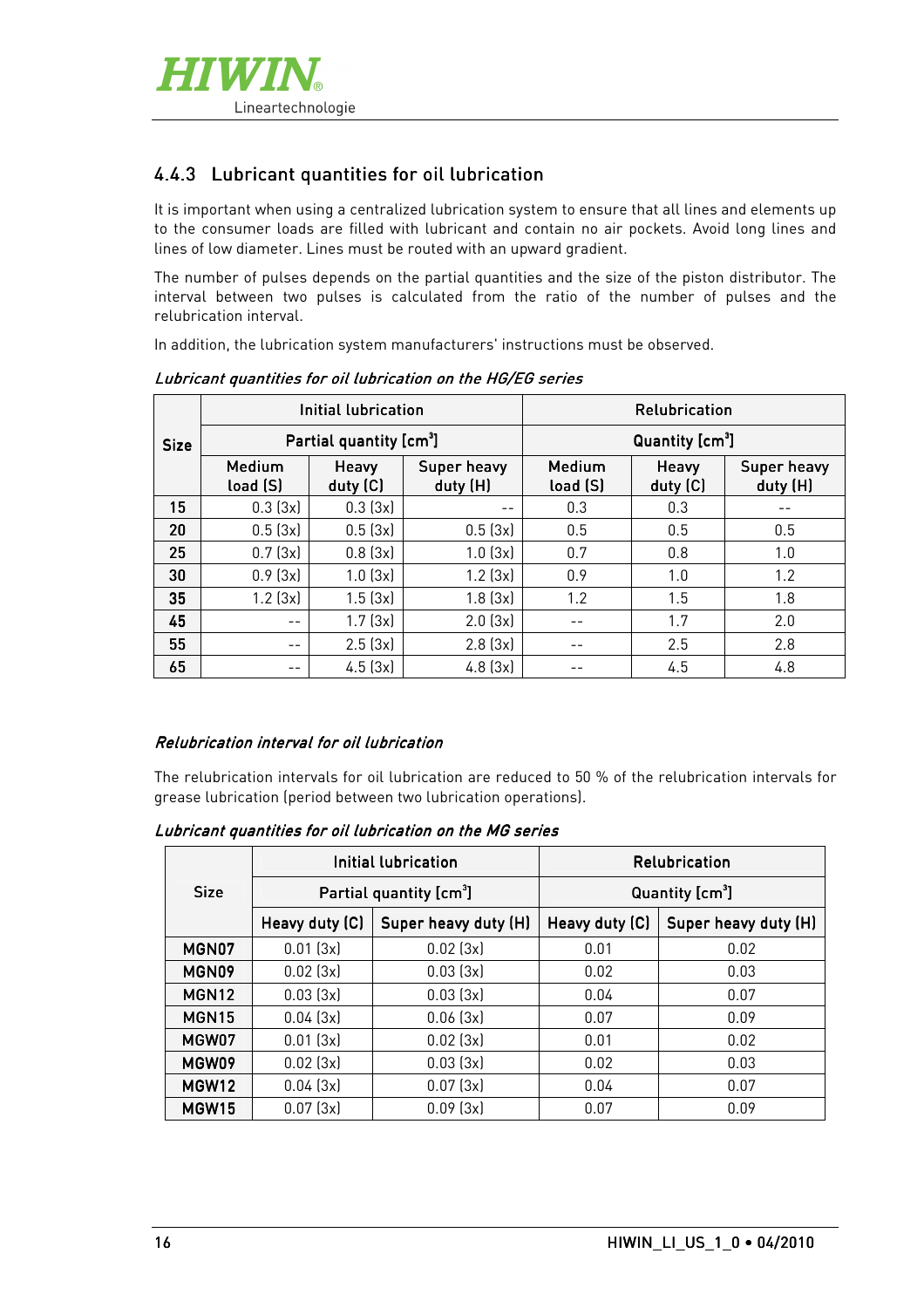

#### Relubrication interval for oil lubrication

The relubrication intervals for oil lubrication are reduced to 50 % of the relubrication intervals for grease lubrication (period between two lubrication operations).

|             | Initial lubrication                 | <b>Relubrication</b>        |
|-------------|-------------------------------------|-----------------------------|
|             | Partial quantity [cm <sup>3</sup> ] | Quantity [cm <sup>3</sup> ] |
| <b>Size</b> | Heavy duty (C)                      | Heavy duty (C)              |
|             |                                     |                             |
| <b>WE27</b> | 0.7(3x)                             | በ 7                         |

Lubricant quantities for oil lubrication on the WE series

#### Relubrication interval for oil lubrication

The relubrication intervals for oil lubrication are reduced to 50 % of the relubrication intervals for grease lubrication (period between two lubrication operations).

Lubricant quantities for oil lubrication on the RG series

|             | Initial lubrication                 |                      |                             | Relubrication        |
|-------------|-------------------------------------|----------------------|-----------------------------|----------------------|
|             | Partial quantity [cm <sup>3</sup> ] |                      | Quantity [cm <sup>3</sup> ] |                      |
| <b>Size</b> | Heavy duty (C)                      | Super heavy duty (H) | Heavy duty (C)              | Super heavy duty (H) |
| <b>RG15</b> | 0.3(3x)                             |                      | 0.3                         | --                   |
| <b>RG20</b> | 0.5(3x)                             | 0.5(3x)              | 0.5                         | 0.5                  |
| <b>RG25</b> | 0.8(3x)                             | 1.0(3x)              | 0.8                         | 1.0                  |
| <b>RG30</b> | 1.0(3x)                             | $1.2$ ( $3x$ )       | 1.0                         | 1.2                  |
| <b>RG35</b> | 1.3(3x)                             | 1.7(3x)              | 1.3                         | 1.7                  |
| <b>RG45</b> | 1.6(3x)                             | 1.8(3x)              | 1.6                         | 1.8                  |
| <b>RG55</b> | $2.2$ ( $3x$ )                      | 2.6(3x)              | 2.2                         | 2.6                  |
| <b>RG65</b> | $4.2$ (3x)                          | 4.5(3x)              | 4.2                         | 4.5                  |

#### Relubrication interval for oil lubrication

The relubrication intervals for lubrication with low-viscosity grease are reduced to 50 % of the relubrication intervals for grease lubrication.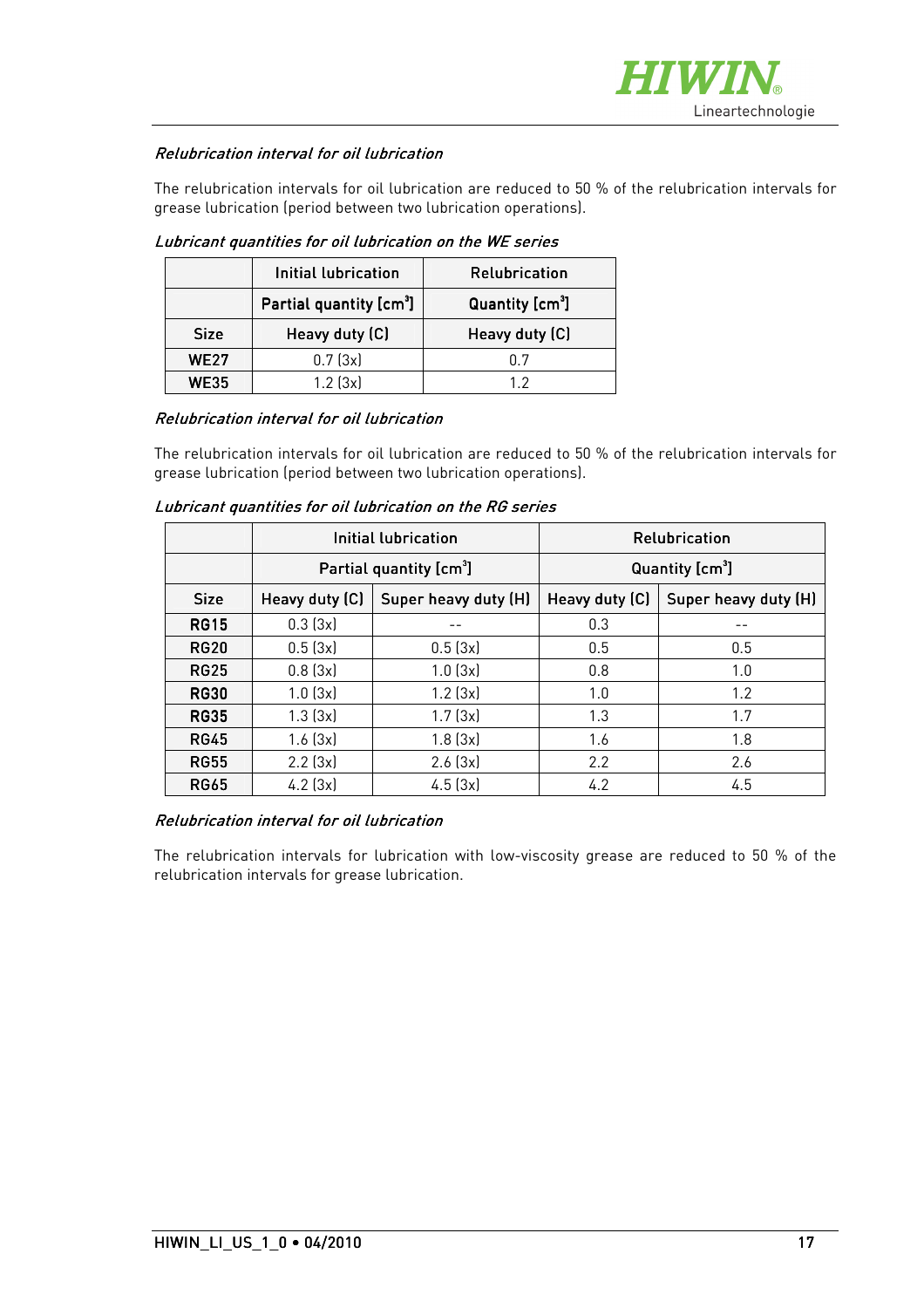

# 4.5 Self-lubricating kit , E2'

Self-lubricating kit E2 consists of a lubricator between the end cap and the end seal and a replaceable oil cartridge. The oil cartridge can be replaced without dismantling the block.



Lubricant from the oil cartridge passes via the connector to the lubricator, which then lubricates the track of the groove of the rail. The special design of the oil cartridge allows the block to be fitted in any position without impairing the lubrication function.

The replacement intervals for the oil cartridge depend to a great extent on the loads and the ambient conditions. Factors such as high loads, vibration and dirt mean that the oil cartridge has to be replaced more frequently.

The following table shows when, at the latest, the filling level of the oil cartridge must be checked.

| Model         | Oil quantity | Kilometrage |
|---------------|--------------|-------------|
|               | [cm3]        | [km]        |
| <b>HG15E2</b> | 1.6          | 2000        |
| <b>HG20E2</b> | 3.9          | 4000        |
| <b>HG25E2</b> | 5.1          | 6000        |
| <b>HG30E2</b> | 7.8          | 8000        |
| <b>HG35E2</b> | 9.8          | 10000       |
| <b>HG45E2</b> | 18.5         | 20000       |
| <b>HG55E2</b> | 25.9         | 30000       |
| <b>HG65E2</b> | 50.8         | 40000       |
| EG15E2        | 1.7          | 2000        |
| <b>EG20E2</b> | 2.9          | 3000        |
| EG25E2        | 4.8          | 5000        |
| EG30E2        | 8.9          | 9000        |
| <b>RG25E2</b> | 5.0          | 6000        |
| <b>RG30E2</b> | 7.5          | 8000        |
| <b>RG35E2</b> | 10.7         | 10000       |
| <b>RG45E2</b> | 18.5         | 20000       |
| <b>RG55E2</b> | 26.5         | 30000       |
| <b>RG65E2</b> | 50.5         | 40000       |

Standard oil: Mobil SHC 639 fully synthetic on hydrocarbon basis (PAO) viscosity class: ISO VG 1000

Alternatively, oils of the same classification and viscosity may be used.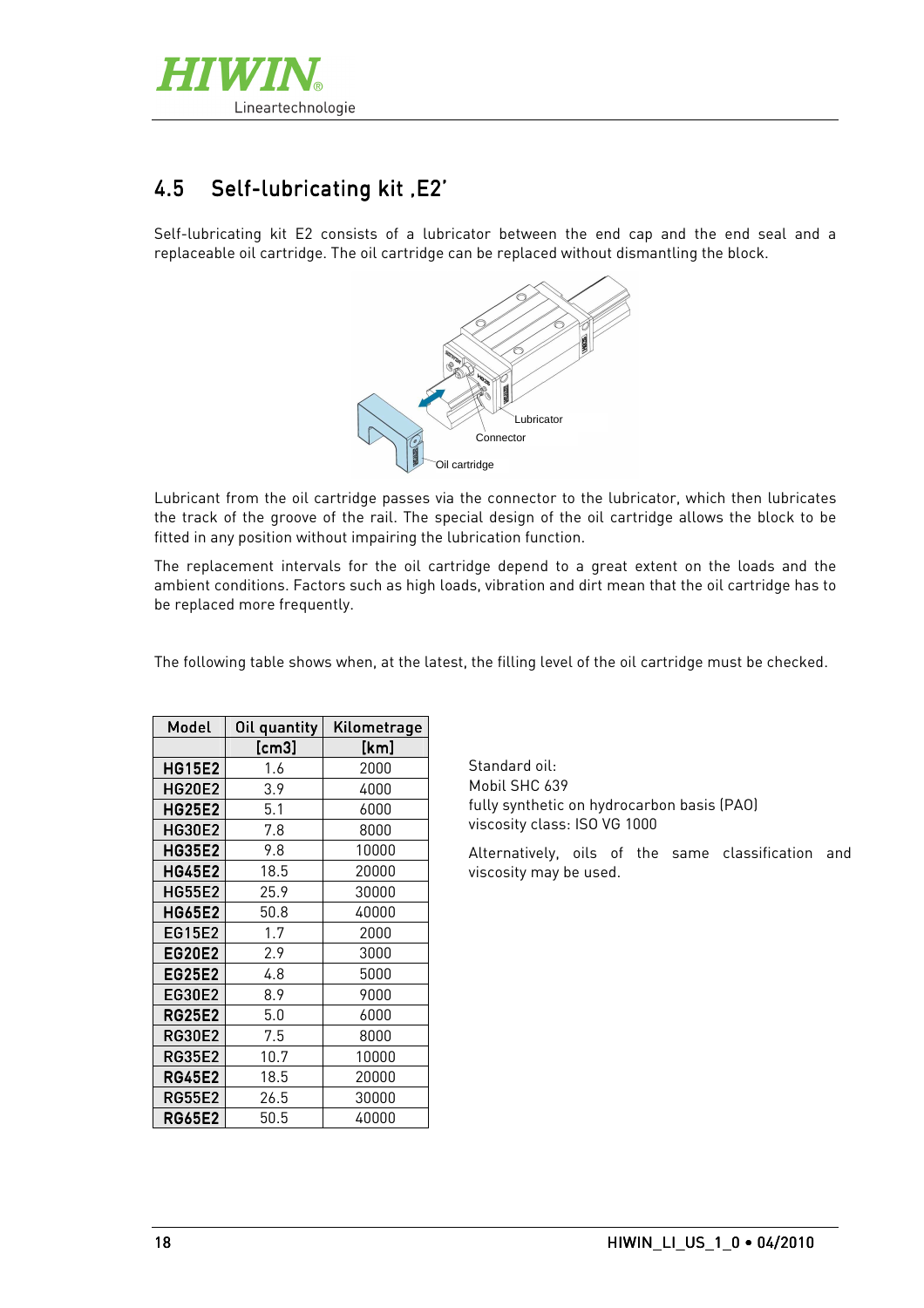

# 5 Lubrication of ball screws

HIWIN ball screws can be lubricated using oil, grease or low-viscosity grease, depending on the specific application. The required lubricating pressure depends on the size, the lubricant, the length of the feed line and the type of lubrication connection used.

#### **NOTE NOTE**

Excessively high lubricating pressure and excessive quantities of lubricant can damage the ball screw nut.

Particular care must be taken when lubricating ball nuts with felt or lip seals, as the seals might otherwise be damaged.

## 5.1 General notes on lubricant quantities

#### 5.1.1 Initial lubrication when placing into operation

HIWIN ball screws are delivered already protected as standard. Initial lubrication is carried out in three steps:

Apply the amount of grease shown in the table for the corresponding series. Move the nut three times by about three nut lengths. Repeat this process twice.

#### Initial lubrication for short-stroke applications:

| Stroke $\leq 2$ x nut length: | Plane off and lubricate the lubricating connections on both sides<br>of the nut.                                                                                                                                                         |
|-------------------------------|------------------------------------------------------------------------------------------------------------------------------------------------------------------------------------------------------------------------------------------|
|                               | Stroke < 0.5 x nut length: Plane off and lubricate the lubricating connections on both sides of the<br>nut. As you do so, move the ball nut several times a distance of two<br>block lengths. Please contact us if this is not possible. |

For short-stroke applications, the lubricant quantities in the corresponding tables must be doubled.

In the case of nuts without a lubricating connection, the lubricant is applied via the spindle.

#### 5.1.2 Relubrication

Relubrication depends to a very great extent on the loads and ambient conditions. Factors such as high loads, vibration and dirt mean shorter relubrication intervals. Where conditions are clean and the loads low, the relubrication intervals can be extended.

If the ball screws are installed vertically, the relubrication quantities must be increased by approx. 50 %.

In the case of normal operating conditions, the specified relubrication intervals apply.

For relubrication in the case of short-stroke applications, proceed as indicated in chapter 5.1.1.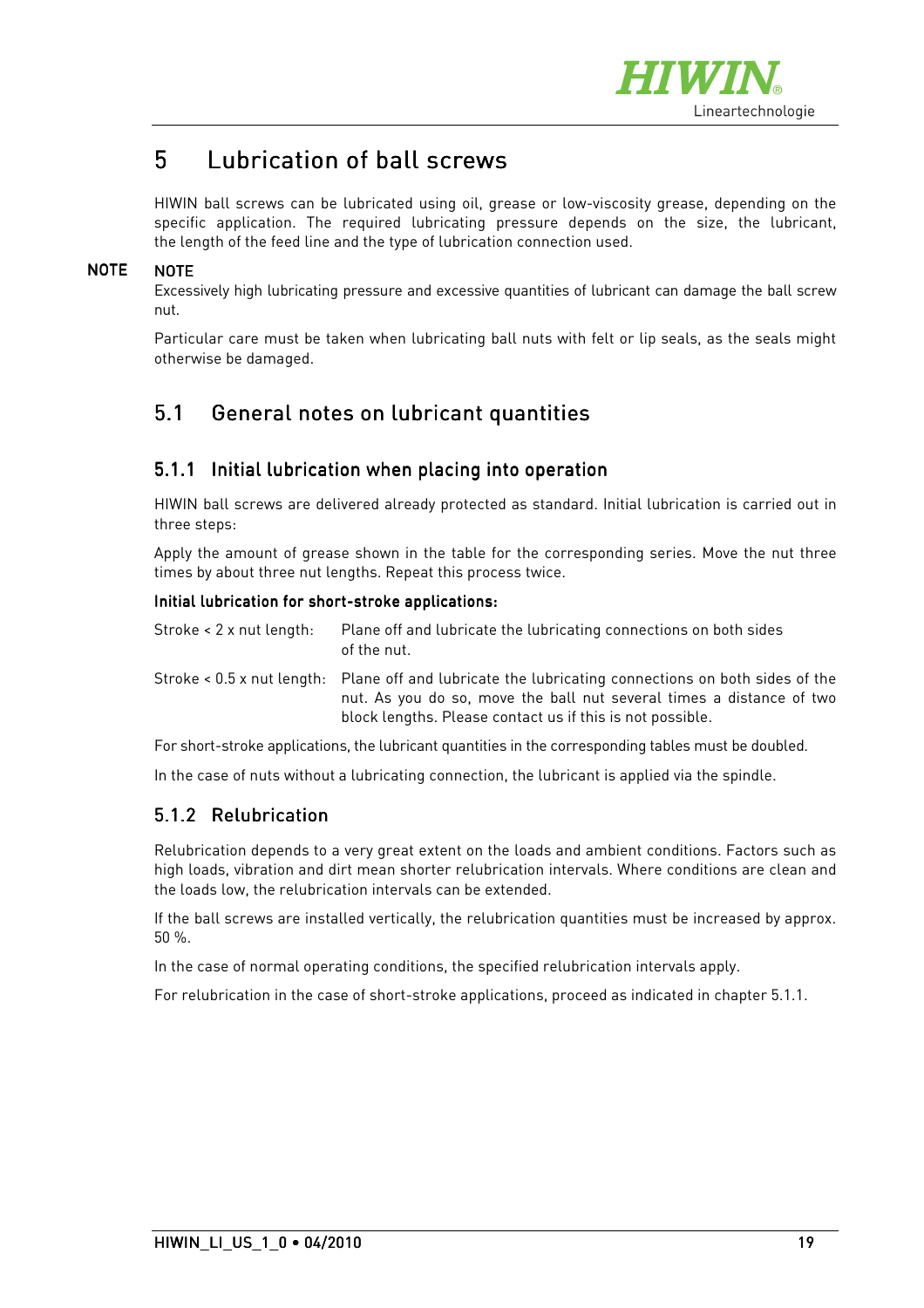

# 5.2 Lubricant quantities and lubrication intervals

#### **NOTE NOTE**

Never place ball screws into operation without basic lubrication.

The lubrication intervals listed below are reference values and may vary according to the ambient conditions. In general, excessively high quantities of lubricant or excessive lubricating pressure can damage or destroy the product. It is imperative that you carry out the work steps as described to prevent damage to products.

#### 5.2.1 Lubricant quantities and lubricating intervals for lubrication with grease

|             | Single nut              |                           | Double nut              |                           |
|-------------|-------------------------|---------------------------|-------------------------|---------------------------|
|             | Lubricant quantity      | <b>Lubricant quantity</b> | Lubricant quantity      | <b>Lubricant quantity</b> |
| <b>Size</b> | for initial lubrication | for relubrication         | for initial lubrication | for relubrication         |
|             | [cm <sup>3</sup> ]      | [cm <sup>3</sup> ]        | [cm <sup>3</sup> ]      | [cm <sup>3</sup> ]        |
| 8x2.5       | 0.05(3x)                | 0.1                       | $-$                     |                           |
| 10x2.5      | 0.1(3x)                 | 0.1                       | $-$                     | $-$                       |
| 10x4        | 0.1(3x)                 | 0.2                       | $ -$                    | $- -$                     |
| 12x4        | 0.1(3x)                 | 0.2                       | $ -$                    | $- -$                     |
| 16x5        | 0.2(3x)                 | 0.4                       | 0.8(3x)                 | 1.6                       |
| 16x10K3     | 0.4(3x)                 | 0.8                       | $ -$                    | $-1$                      |
| 16x16K2     | 0.3(3x)                 | 0.6                       |                         | $- -$                     |
| 20x5T4      | 0.4(3x)                 | 0.8                       | 0.9(3x)                 | 1.8                       |
| 20x10K3     | 0.3(3x)                 | 0.6                       |                         | $-1$                      |
| 20x20K2     | 0.5(3x)                 | 1.0                       | $- -$                   | $ -$                      |
| 25x5T4      | 0.6(3x)                 | 1.2                       | 1.3(3x)                 | 2.2                       |
| 25x10K4     | 0.6(3x)                 | 1.2                       | $\overline{a}$          | $\overline{a}$            |
| 25x10T3     | 0.7(3x)                 | 1.4                       | 1.0(3x)                 | 2.0                       |
| 25x25K2     | 0.8(3x)                 | 1.6                       |                         | $\sim$ $\sim$             |
| 32x5T5      | 0.9(3x)                 | 1.8                       | 1.7(3x)                 | 2.7                       |
| 32x10K5     | 1.5(3x)                 | 2.0                       |                         | $-1$                      |
| 32x10T4     | 3.5(3x)                 | 4.0                       | 6.5(3x)                 | 9.0                       |
| 32x20K3     | 1.5(3x)                 | 2.0                       | $\sim$                  | $\bar{\mathbb{L}}$        |
| 32x20T2     | 3.5(3x)                 | 4.0                       | 7.5(3x)                 | 11.0                      |
| 32x32K2     | 2.0(3x)                 | 3.0                       |                         |                           |
| 40x5        | 1.5(3x)                 | 2.0                       | 2.5(3x)                 | 4.0                       |
| 40x10K4     | 3.0(3x)                 | 4.0                       | $\overline{a}$          | $\overline{a}$            |
| 40x10T4     | 5.0(3x)                 | 7.5                       | 9.5(3x)                 | 15.0                      |
| 40x20K3     | 4.5(3x)                 | 5.5                       | $\perp$ $\perp$         | $-1$                      |
| 40x20T2     | 5.0(3x)                 | 7.5                       | 10.0(3x)                | 16.0                      |
| 40x40K2     | 5.0(3x)                 | 7.5                       | $= -$                   | $- -$                     |
| 50x5        | 1.5(3x)                 | 2.0                       | 3.5(3x)                 | 5.0                       |
| 50x10K6     | 5.5(3x)                 | 7.5                       | $-$                     | $\perp$ $\perp$           |
| 50x10T4     | 5.5(3x)                 | 7.5                       | 11.5(3x)                | 18.0                      |
| 50x20K5     | 8.5(3x)                 | 12.0                      | $=$ $-$                 | $\perp$ $\perp$           |
| 50x20T3     | 8.5(3x)                 | 12.0                      | 15.0(3x)                | 22.0                      |
| 50x40K3     | 8.5(3x)                 | 12.0                      | $- -$                   | $\equiv$ $\equiv$         |

Lubricant quantities for ball screws with grease lubrication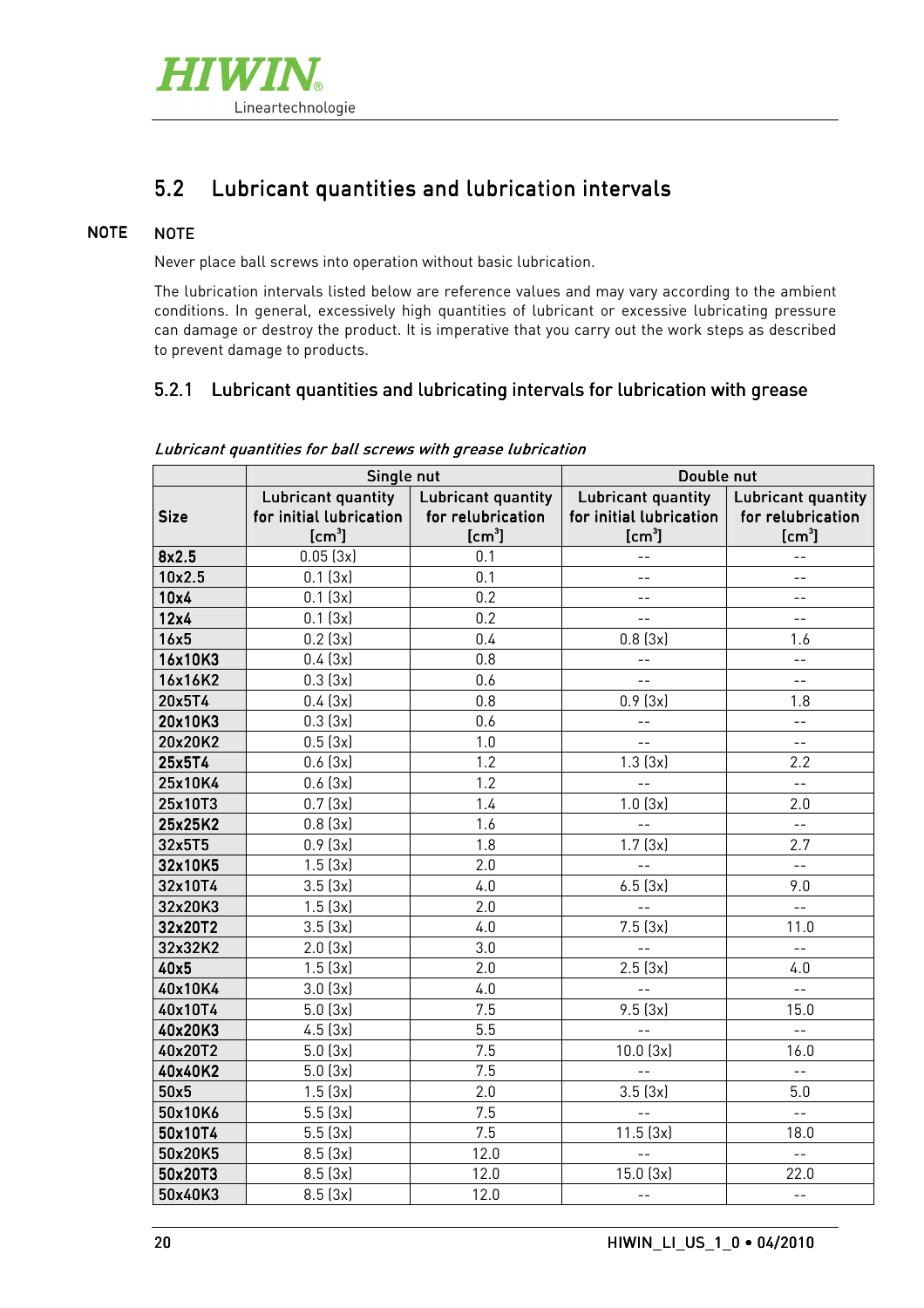

|             | Single nut                                                |                                                     | Double nut                                                          |                                                               |
|-------------|-----------------------------------------------------------|-----------------------------------------------------|---------------------------------------------------------------------|---------------------------------------------------------------|
| <b>Size</b> | Lubricant quantity<br>for initial lubrication<br>$[cm^3]$ | Lubricant quantity<br>for relubrication<br>$[cm^3]$ | Lubricant quantity<br>for initial lubrication<br>[cm <sup>3</sup> ] | Lubricant quantity<br>for relubrication<br>[cm <sup>3</sup> ] |
| 63x10       | 9.0(3x)                                                   | 15.0                                                | 17.0(3x)                                                            | 25.0                                                          |
| 63x20T4     | $17.0$ $(3x)$                                             | 25.0                                                | 30.0(3x)                                                            | 45.0                                                          |
| 63x20T5     | $21.0$ $(3x)$                                             | 30.0                                                |                                                                     |                                                               |
| 63x20K6     | 35.0(3x)                                                  | 52.0                                                |                                                                     |                                                               |
| 80x10       | 12.0(3x)                                                  | 18.0                                                | $20.0$ $(3x)$                                                       | 30.0                                                          |
| 80x20T4     | 22.0(3x)                                                  | 33.0                                                | $37.0$ $(3x)$                                                       | 55.0                                                          |
| 80x20T5     | 25.0(3x)                                                  | 37.0                                                |                                                                     |                                                               |
| 80x20K6     | $40.0$ $(3x)$                                             | 60.0                                                |                                                                     |                                                               |
| 80x20K7     | $45.0$ $(3x)$                                             | 68.0                                                |                                                                     |                                                               |

#### Relubrication interval for grease lubrication

The relubrication intervals for grease lubrication under standard conditions and in a clean environment are between 200 and 600 hours.

#### Standard conditions:

| Load ratio:                   | max. 20 % of the dynamic basic load rating |
|-------------------------------|--------------------------------------------|
| Temperature range:            | 0 °C  60 °C                                |
| Speed coefficient: $>120,000$ |                                            |
| No jolting and vibration      |                                            |

Under conditions which differ from these and with soiling, relubrication must be carried out more frequently.

#### 5.2.2 Lubricant quantities and lubricating intervals for lubrication with lowviscosity grease

We recommend that you carry out first lubrication before connection to a centralized lubrication system separately, using a grease gun.

It is also important to ensure that all lines and elements up to the consumer load are filled with lubricant and contain no air pockets. Avoid long lines and lines of low diameter. Lines must be routed with an upward gradient.

The number of pulses depends on the partial quantities and the size of the piston distributor.

In addition, the lubrication system manufacturers' instructions must be observed.

#### Lubricant quantities for lubrication with low-viscosity grease

The lubricant quantities when using low-viscosity grease are identical to those for grease lubrication.

#### Relubrication interval when using low-viscosity grease

The relubrication intervals for lubrication with low-viscosity grease are reduced to 50 % of the relubrication intervals for grease lubrication.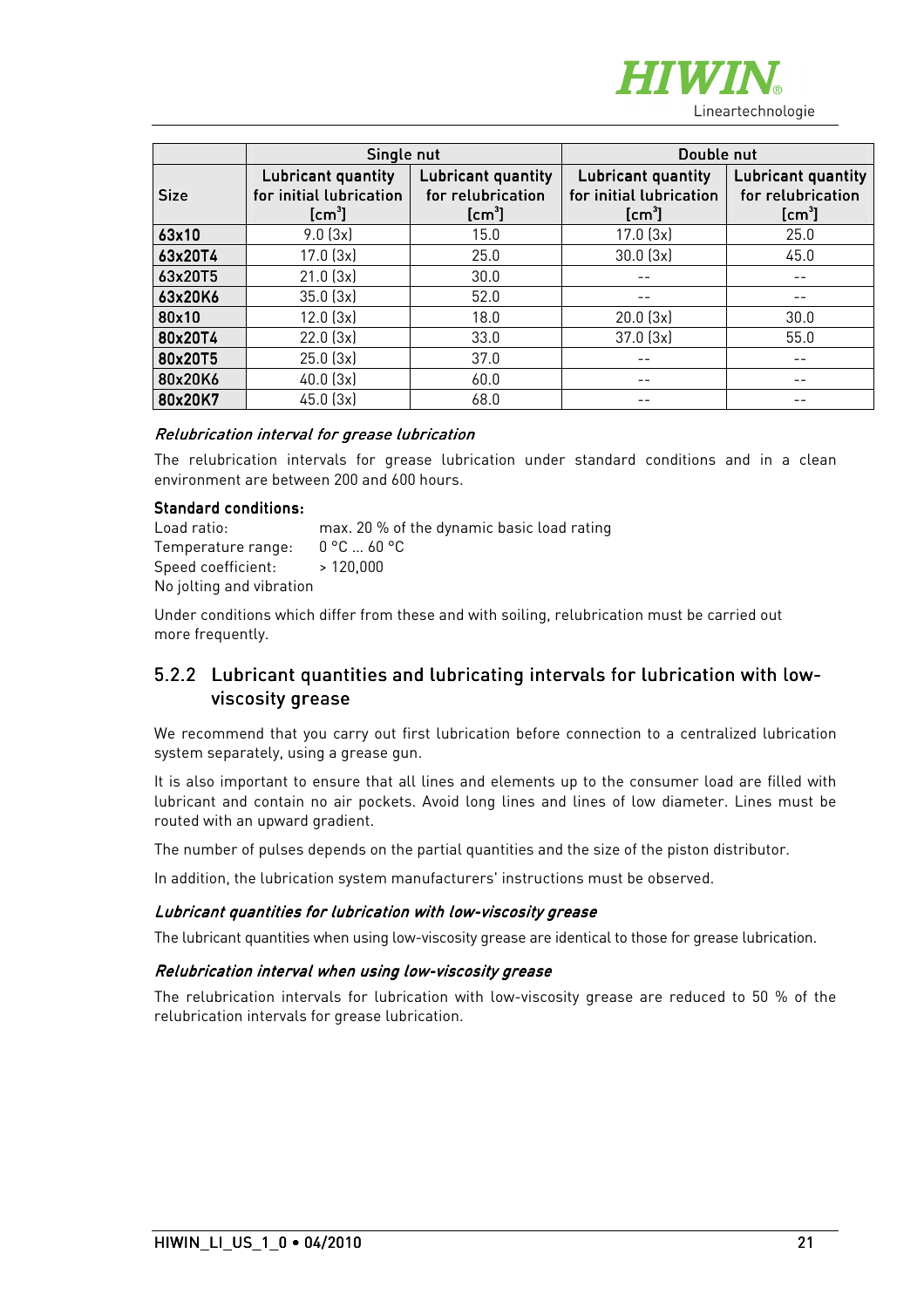

#### 5.2.3 Lubricant quantities and lubrication intervals for oil lubrication

It is important when using a centralized lubrication system to ensure that all lines and elements up to the consumer loads are filled with lubricant and contain no air pockets. Avoid long lines and lines of low diameter. Lines must be routed with an upward gradient.

The number of pulses depends on the partial quantities and the size of the piston distributor.

In addition, the lubrication system manufacturers' instructions must be observed.

|                          | <b>Initial lubrication</b>       | Relubrication                         |
|--------------------------|----------------------------------|---------------------------------------|
| Nominal diameter<br>[mm] | Partial oil quantity<br>$[cm^3]$ | Oil quantity<br>[cm <sup>3</sup> /8h] |
| 8                        | 0.2(x3)                          | 0.1                                   |
| 10                       | 0.2(x3)                          | 0.1                                   |
| 12                       | 0.2(x3)                          | 0.1                                   |
| 16                       | 0.3(x3)                          | 0.2                                   |
| 20                       | 0.3(x3)                          | 0.3                                   |
| 25                       | 0.5(x3)                          | 0.5                                   |
| 32                       | 0.5(x3)                          | 0.5                                   |
| 40                       | 0.9(x3)                          | 0.7                                   |
| 50                       | 1.1(x3)                          | 1.0                                   |
| 63                       | 2.0(x3)                          | 1.5                                   |
| 80                       | 3.0(x3)                          | 2.0                                   |

#### Lubricant quantities for oil lubrication

#### Oil-bath lubrication:

With oil-bath lubrication, the spindle should be 0.5 to 1 mm above the oil level.

#### Relubrication interval when using low-viscosity grease

Relubrication intervals with oil lubrication should not be longer than 8 hours with the above.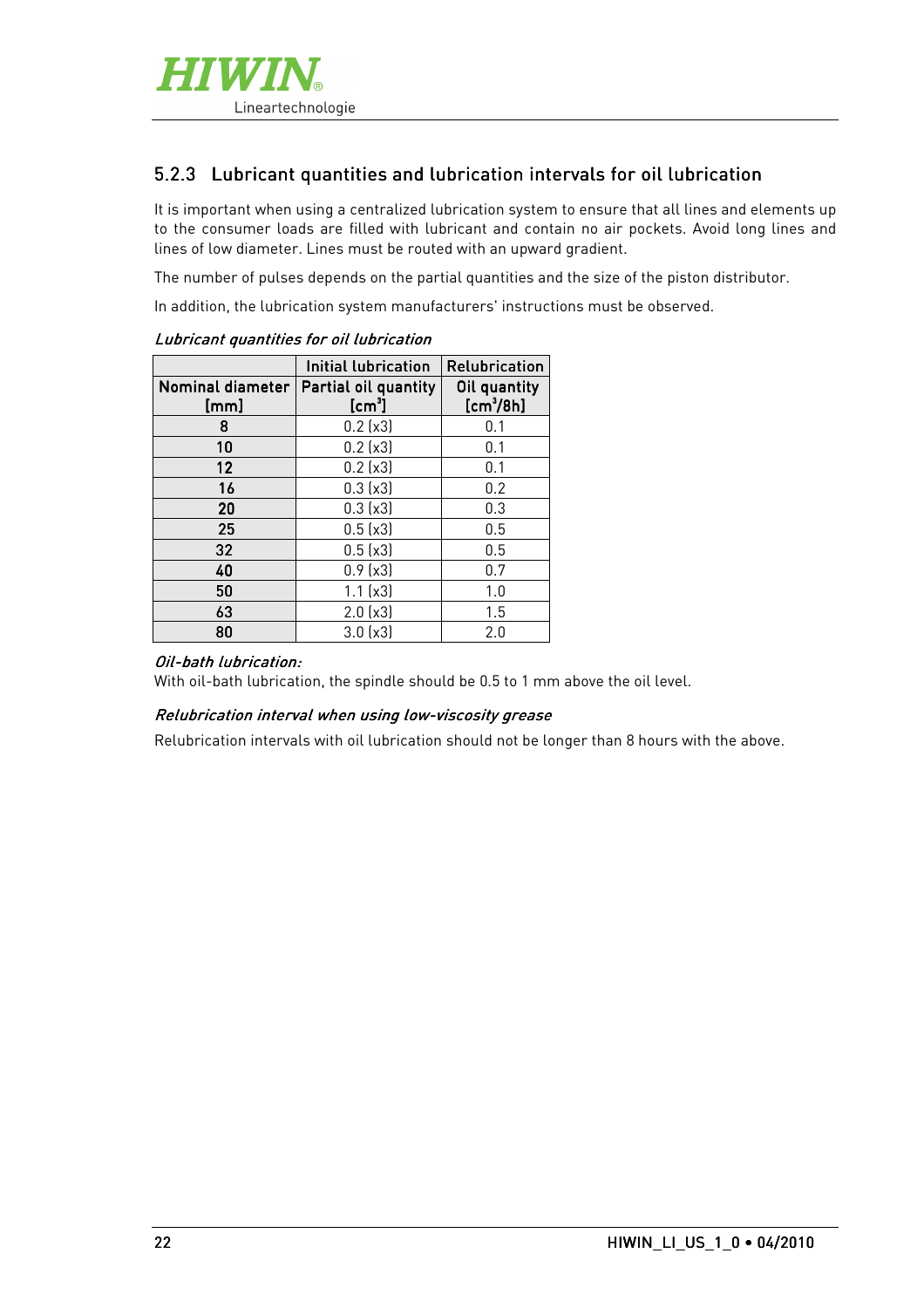

# 6 HIWIN grease guns and greases

## 6.1 HIWIN grease guns

Grease guns are available in two different sizes:

Article number: 5-12-0009 Designation: GN-080M Grease gun for 70g bellows cartridge Grease quantity per stroke:  $0.5$  cm<sup>3</sup>

Article number: 5-12-0010 Designation: GN-400C Grease gun for 400g cartridge Grease quantity per stroke:  $0.8 \text{ cm}^3$ 

The grease guns are supplied with a set of lubricating nozzles developed for the lubrication of linear guideways.

Article number of the set without grease gun: 5-12-0035

## 6.2 HIWIN greases

HIWIN offers the following greases in various sizes. The characteristics and areas of application of the greases are described in chapter 7

| Article number  | <b>Designation grease type</b>                | <b>Designation package</b> |
|-----------------|-----------------------------------------------|----------------------------|
| 5-12-0012       | G <sub>01</sub>                               | 70 g cartridge             |
| 5-12-0013       | G01                                           | 400 g cartridge            |
| 5-12-0014       | G01                                           | 1 kg can                   |
| 5-12-0015       | G <sub>02</sub>                               | 70 g cartridge             |
| 5-12-0016       | G <sub>02</sub>                               | 400 g cartridge            |
| $5 - 12 - 0017$ | G02                                           | 1 kg can                   |
| $5 - 12 - 0018$ | G03                                           | 70 g cartridge             |
| 5-12-0019       | G03                                           | 400 g cartridge            |
| $5 - 12 - 0020$ | G03                                           | 1 kg can                   |
| 5-12-0021       | G04                                           | 70 g cartridge             |
| 5-12-0022       | G04                                           | 400 g cartridge            |
| 5-12-0023       | G04                                           | 1 kg can                   |
| 5-12-0024       | G <sub>05</sub>                               | 70 g cartridge             |
| 5-12-0025       | G05                                           | 400 g cartridge            |
| $5 - 12 - 0026$ | G05                                           | 1 kg can                   |
| 5-12-0027       | Oil for E2 lubrication unit<br>Mobile SHC 639 | 1l bottle                  |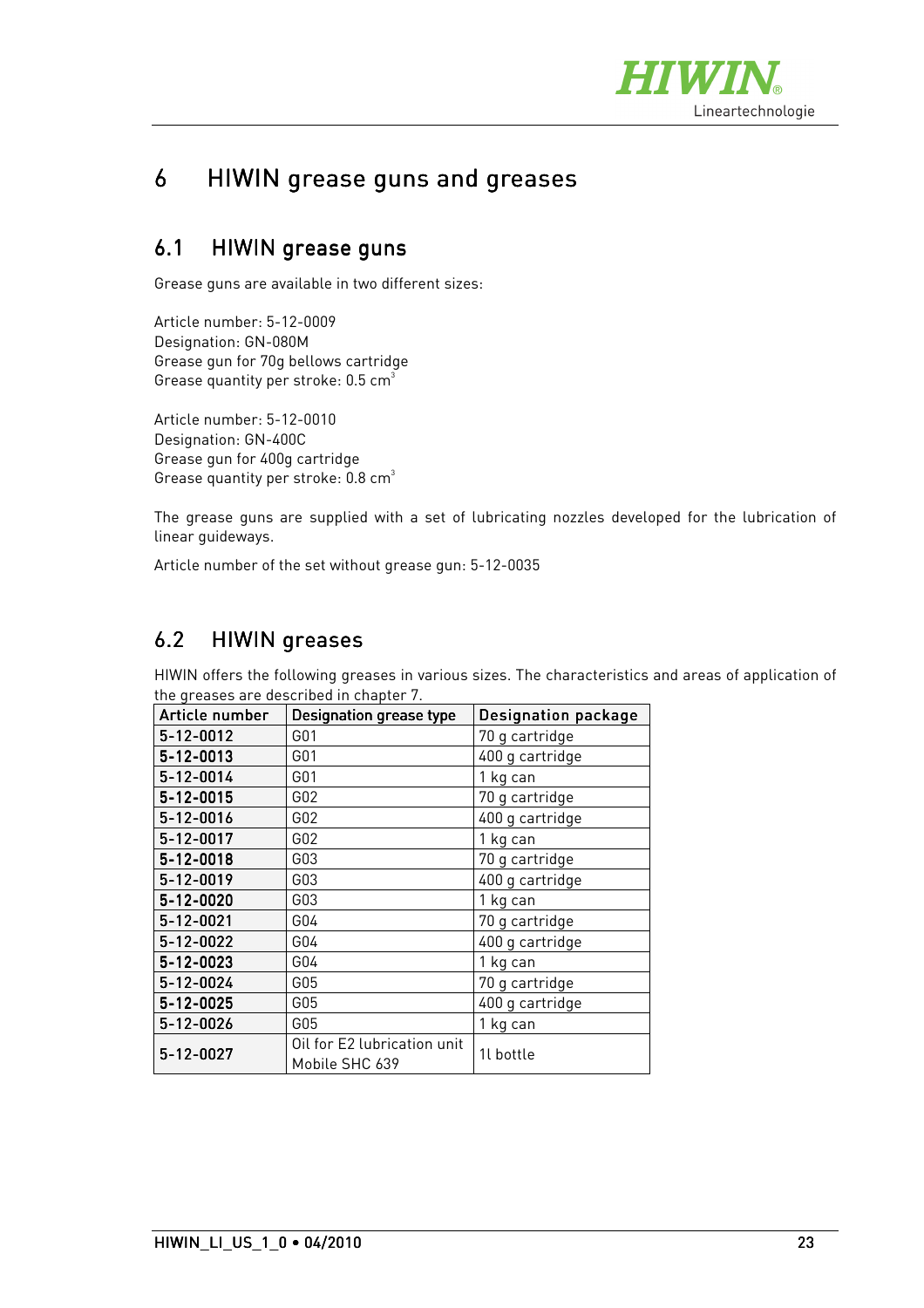

# 7 Recommended lubricants

Essentially, the selection of a lubricant depends on the operating temperature and various operation-related factors, e.g. load, vibrations, oscillation, short-stroke applications. Special requirements such as use in combination with strong or aggressive media, in clean rooms, in a vacuum or in the foodstuff industry also need to be considered.

There follows a list of applications and suitable lubricants. If you have any doubts, consult the lubricant supplier to ensure optimum lubrication.

## 7.1 Grease lubrication

For grease lubrication, we recommend greases in accordance with DIN 51825 of consistency class NLGI 2 as specified by DIN 51818.

For normal loads, standard greases with the designation " – K1K" are sufficient.

For higher loads (P/C < 15), high-pressure lubricating greases are required: "– KP1K"

The use of greases of other consistency classes is possible subject to the approval of the lubricant supplier.

#### NOTE **NOTE**

Greases with solid particles such as graphite or MOS $_{\textrm{\tiny{2}}}$  must not be used.

The following information on lubricants serves to provide examples and is only intended as an aid to selection. Other lubricants may be selected after clarification of the specific application with the lubricant supplier.

### 7.1.1 Standard applications

Load ratio: max. 15 % of the dynamic basic load rating Temperature range: -10 °C … 80 °C Speed: < 1 m/s Speed coefficient: < 120,000

Recommended greases:

| HIWIN                  | G05                  |  |
|------------------------|----------------------|--|
| Klüber                 | Klüberlub GL-261     |  |
| Mobil                  | Mobilux EP1          |  |
| <b>Fuchs Lubritech</b> | Lagermeister BF2     |  |
| Lubcon                 | TURMOGREASE CAK 2502 |  |

#### 7.1.2 Heavy-duty applications

Load ratio: max. 50 % of the dynamic basic load rating Temperature range: 0 °C … 80 °C Speed: < 1 m/s Speed coefficient: < 120,000

Recommended greases:

| HIWIN                  | GN <sub>1</sub>      |
|------------------------|----------------------|
| Klüber                 | Klüberlub BE 71-501  |
| <b>Fuchs Lubritech</b> | Lagermeister EP2     |
| Lubcon                 | TURMOGREASE Li 802EP |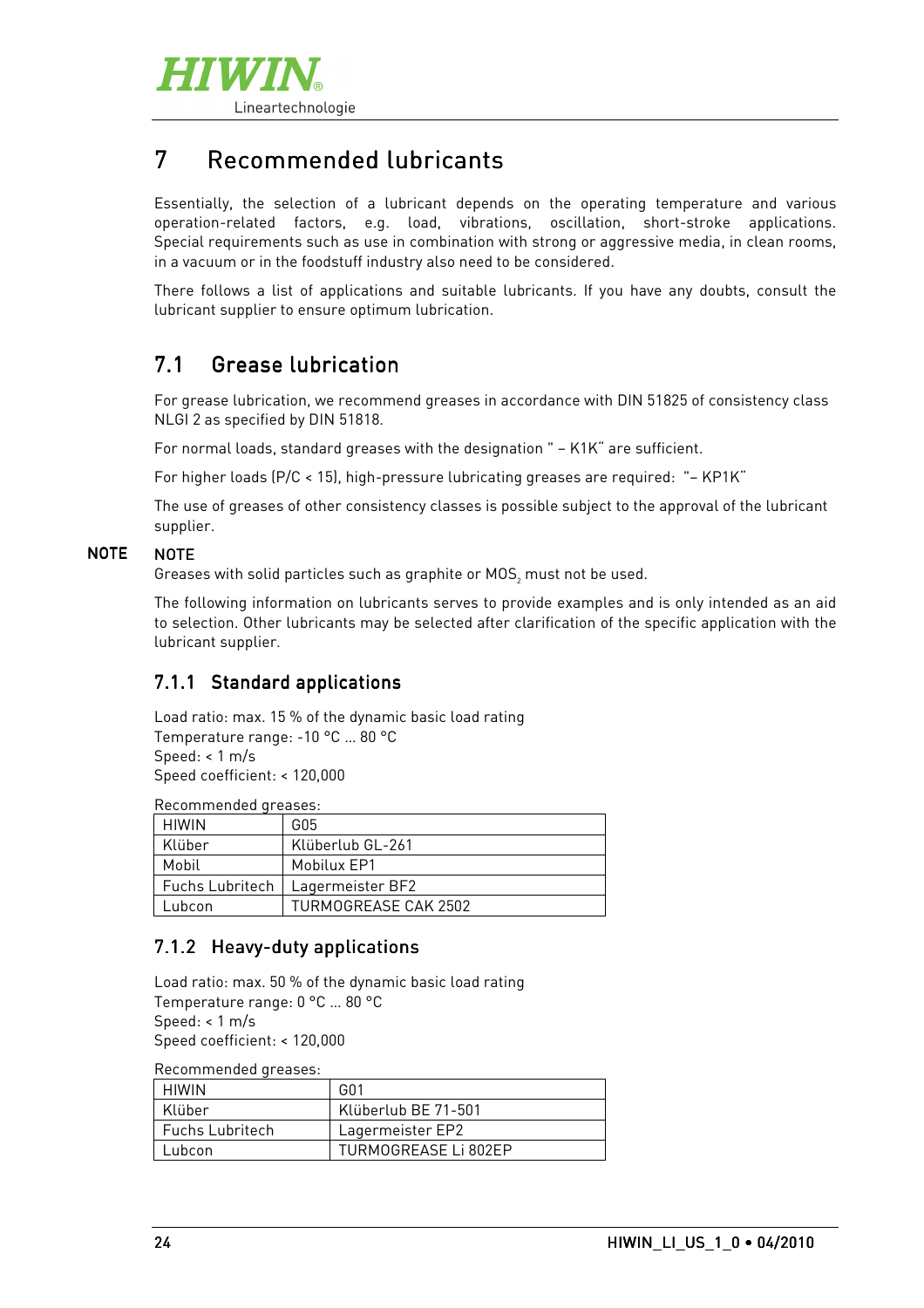

## 7.1.3 Clean room / vacuum applications

Load ratio: max. 50 % of the dynamic basic load rating Temperature range: -10 °C … 80 °C Speed: < 1 m/s Speed coefficient: < 120,000

Recommended greases:

| HIWIN                  | G <sub>02</sub>      |
|------------------------|----------------------|
| Klüber                 | Klüberalfa HX 83-302 |
| <b>Fuchs Lubritech</b> | aleitmo 591          |

#### 7.1.4 Clean room / vacuum applications at high speeds

Load ratio: max. 50 % of the dynamic basic load rating Temperature range: -10 °C … 80 °C Speed: > 1 m/s Speed coefficient: > 120.000

Recommended greases:

| I HIWIN | G03                        |
|---------|----------------------------|
| Klüber  | <b>Isoflex Topas NCA52</b> |

#### 7.1.5 Applications with high speeds

Load ratio: max. 50 % of the dynamic basic load rating Temperature range: -10 °C … 80 °C Speed: > 1 m/s Speed coefficient: > 120.000

Recommended greases:

| HIWIN  | G04                               |
|--------|-----------------------------------|
| Klüber | lsoflex NCA15                     |
| Lubcon | <b>TURMOGREASE Highspeed L252</b> |

#### 7.1.6 Applications in the foodstuffs industry in acc. with USDA H1

Load ratio: max. 15 % of the dynamic basic load rating Temperature range: -10 °C … 80 °C Speed: < 1 m/s Speed coefficient: < 120,000

Recommended greases:

| Klüber                      | Klübersynth UH1 14-151 |
|-----------------------------|------------------------|
| Mobil                       | Mobilgrease FM102      |
| Fuchs Lubritech   GERALYN 1 |                        |

## 7.2 Lubrication with low-viscosity grease

In centralized lubrication systems, low-viscosity greases are frequently used, as they are distributed more effectively over the whole system due to their soft structure.

Observe the lubrication system manufacturers' instructions.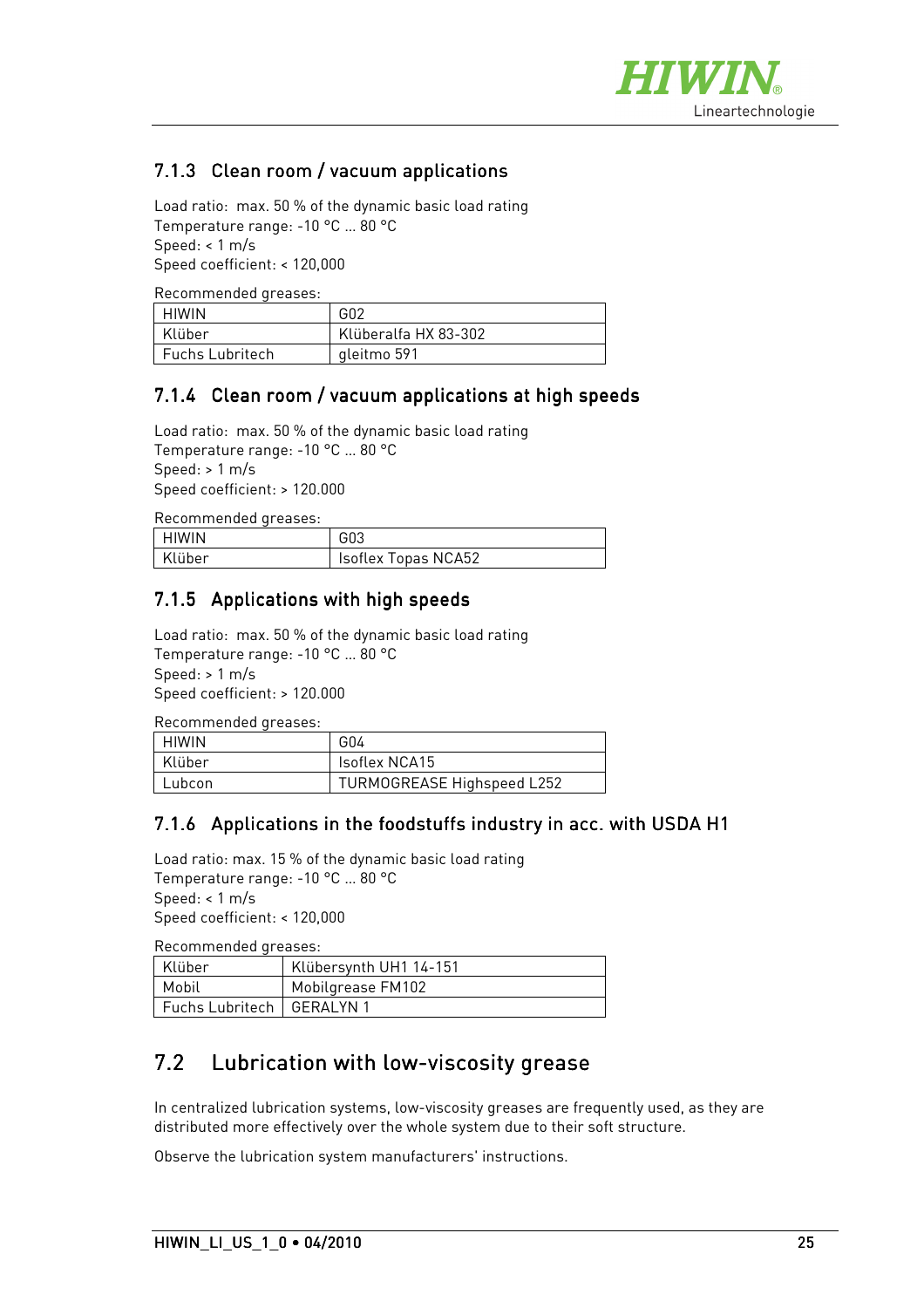

The following information on lubricants serves to provide examples and is only intended as an aid to selection. Other lubricants may be used after clarification of the specific application and the centralized lubrication system used with the lubricant supplier.

In addition, the lubricant manufacturers' instructions must be observed.

### 7.2.1 Standard applications

Load ratio: max. 15 % of the dynamic basic load rating Temperature range: -10 °C … 80 °C Speed: < 1 m/s Speed coefficient: < 120,000

Recommended low-viscosity greases:

| Klüber            | MICROLUBE GB 00   |
|-------------------|-------------------|
| Mobil             | Mobilux EP004     |
| - Fuchs Lubritech | GEARMASTER LI 400 |

#### 7.2.2 Heavy-duty applications

Load ratio: max. 50 % of the dynamic basic load rating Temperature range: 0 °C … 80 °C Speed: < 1 m/s Speed coefficient: < 120,000

Recommended low-viscosity greases: We recommend that you consult a lubricant manufacturer regarding the use of low-viscosity greases for heavy-duty applications

#### 7.2.3 Clean room / vacuum applications

Load ratio: max. 50 % of the dynamic basic load rating Temperature range: -10 °C … 80 °C Speed: < 1 m/s Speed coefficient: < 120,000

Recommended low-viscosity greases: We recommend that you consult a lubricant manufacturer regarding the use of low-viscosity greases for clean room / vacuum applications

### 7.2.4 Applications with high speeds

Load ratio: max. 50 % of the dynamic basic load rating Temperature range: -10 °C … 80 °C Speed: > 1 m/s Speed coefficient: > 120.000

Recommended low-viscosity greases:

| Klüber          | <b>Isoflex Topas NCA5051</b> |
|-----------------|------------------------------|
| Mobil           | Mobilux EP004                |
| Fuchs Lubritech | GEARMASTER LI 400 /          |

.<br>1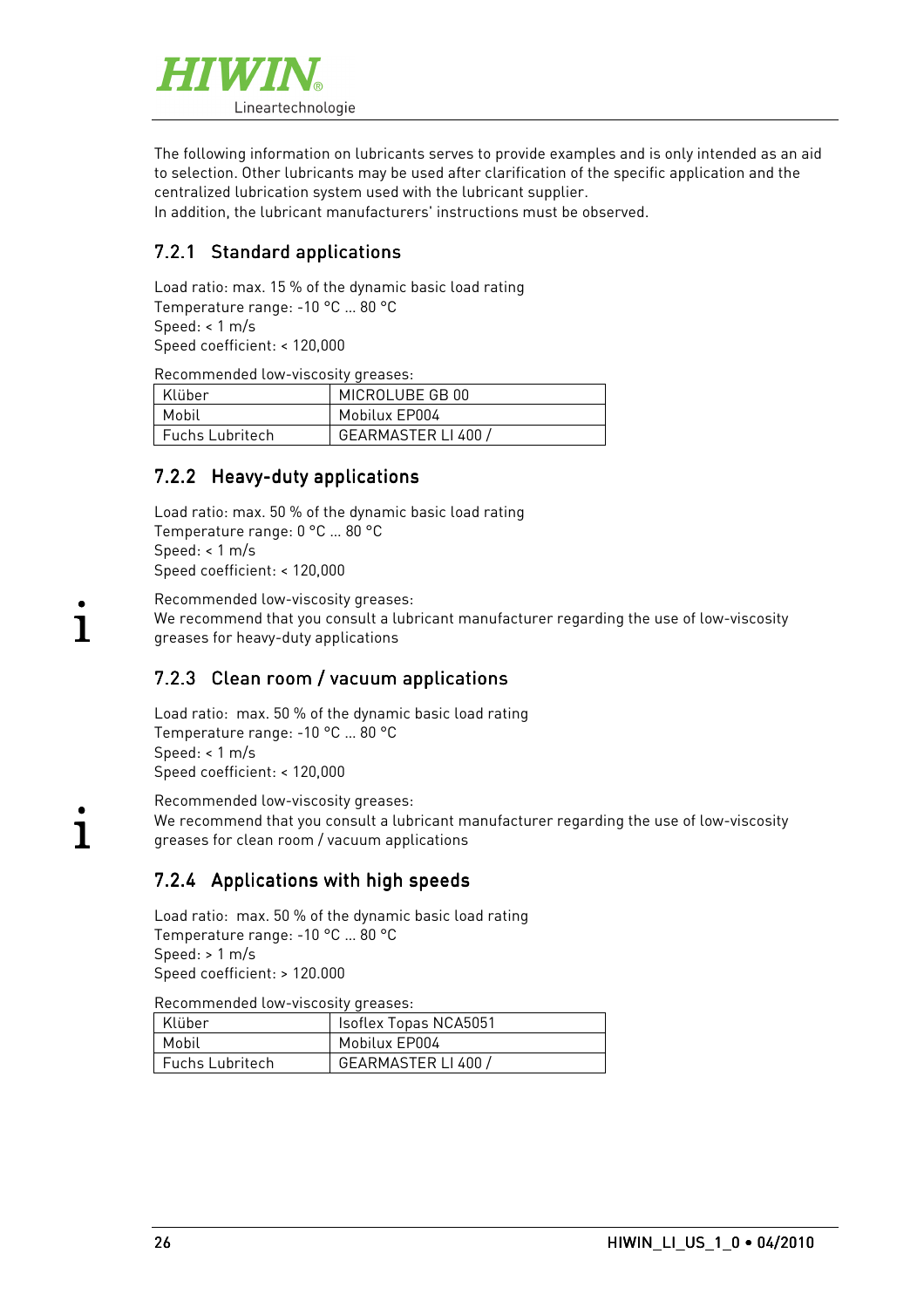

### 7.2.5 Applications in the foodstuffs industry in acc. with USDA H1

Load ratio: max. 15 % of the dynamic basic load rating Temperature range: -10 °C … 80 °C Speed: < 1 m/s Speed coefficient: < 120,000

Recommended low-viscosity greases:

| Klüber                       | Klübersynth UH1 14-1600 |
|------------------------------|-------------------------|
| Mobil                        | Mobilgrease FM 003      |
| Fuchs Lubritech   GERLYNN 00 |                         |

# 7.3 Oil lubrication

Lubricating oils offer the advantage of more even distribution and reach the contact surfaces more effectively. However, this also means that lubricating oils collect in the lower area of the product as a result of the force of gravity and thus more quickly cause soiling. For this reason, higher quantities of lubricant are required than with grease lubrication. Oil lubrication is as a rule only suitable where a centralized lubrication system is used or for products equipped with a lubrication unit.

Observe the lubrication system manufacturer's instructions.

The following information on lubricants serves to provide examples and is only intended as an aid to selection. Other lubricants may be used after clarification of the specific application and the centralized lubrication system used with the lubricant supplier.

#### 7.3.1 Standard applications

Load ratio: max. 15 % of the dynamic basic load rating Temperature range: -10 °C … 80 °C Speed:  $< 1$  m/s Speed coefficient: < 120,000

Recommended oils:

| Klüber                 | Klüberoil GEM 1-150 N |
|------------------------|-----------------------|
| Mobil                  | Mobilgear 630         |
| <b>Fuchs Lubritech</b> | GFARMASTER CLP 320    |

#### 7.3.2 Heavy-duty applications

```
Load ratio: max. 50 % of the dynamic basic load rating 
Temperature range: 0 °C … 80 °C 
Speed: < 1 m/s 
Speed coefficient: < 120,000
```
Recommended oils:

We recommend that you consult a lubricant manufacturer regarding the use of oils for heavy-duty applications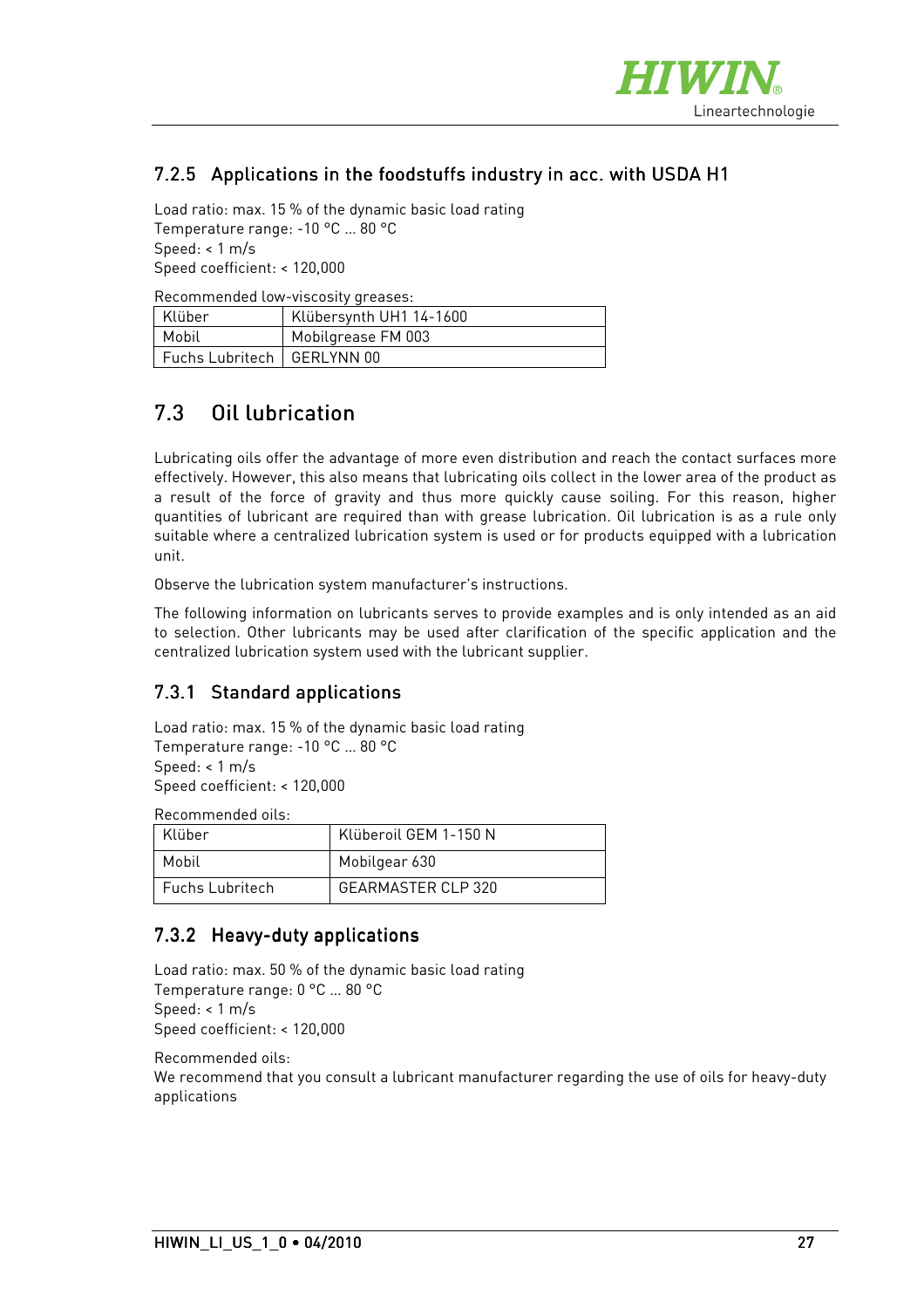

#### 7.3.3 Clean room / vacuum applications

Load ratio: max. 50 % of the dynamic basic load rating Temperature range: -10 °C … 80 °C Speed: < 1 m/s Speed coefficient: < 120,000

Recommended oils: Klüber | Tyreno Fluid E-95 V Mobil Mobilgear 626

#### 7.3.4 Applications with high speeds

Load ratio: max. 50 % of the dynamic basic load rating Temperature range: -10 °C … 80 °C Speed: > 1 m/s Speed coefficient: > 120.000

Recommended oils:

Klüber | Klüberoil GEM 1-46 N

#### 7.3.5 Applications in the foodstuffs industry in acc. with USDA H1

Load ratio: max. 15 % of the dynamic basic load rating Temperature range: -10 °C … 80 °C Speed: < 1 m/s Speed coefficient: < 120,000

Recommended oils: Klüber | Klüberoil 4 UH1-68 N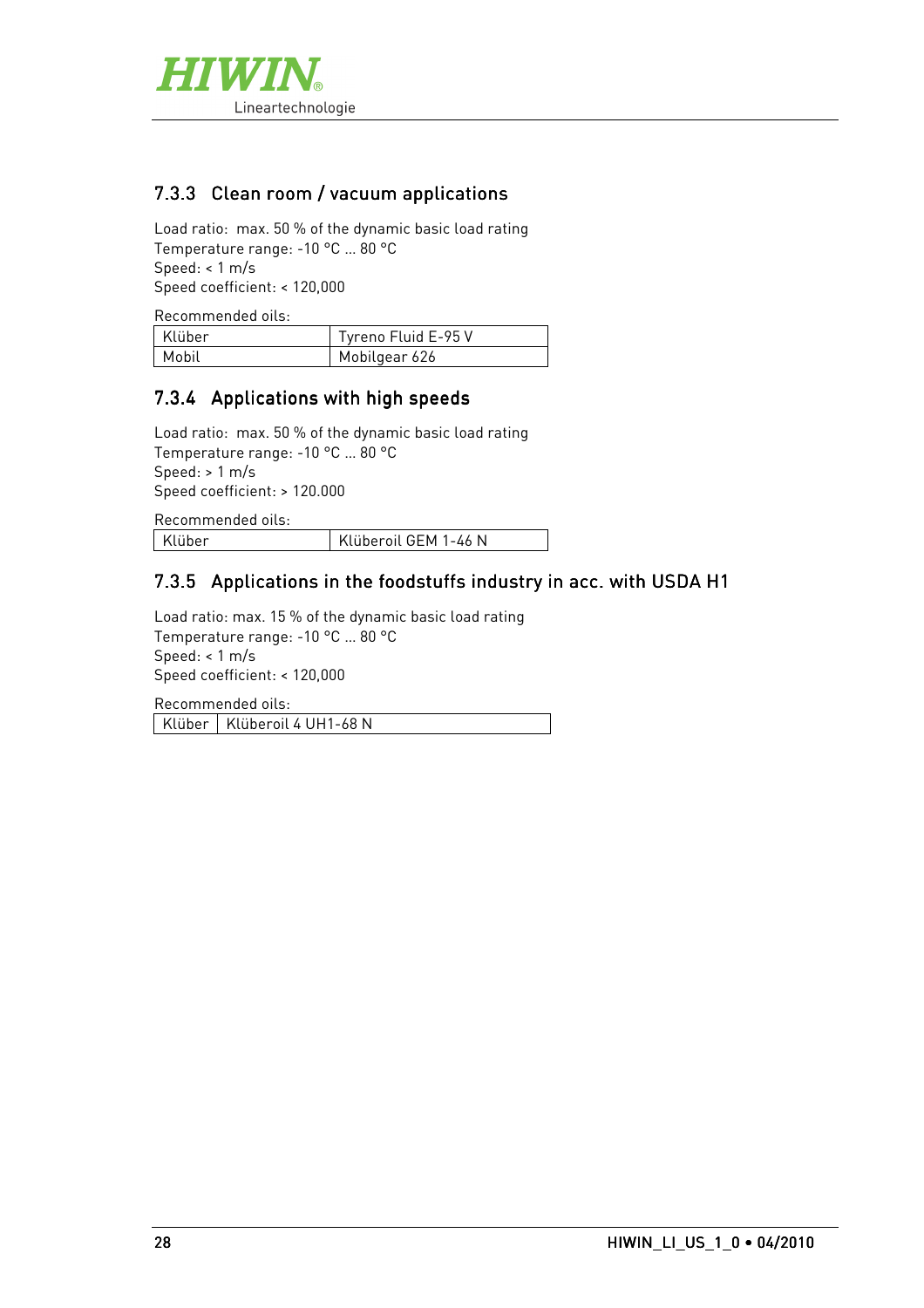

# Notes: